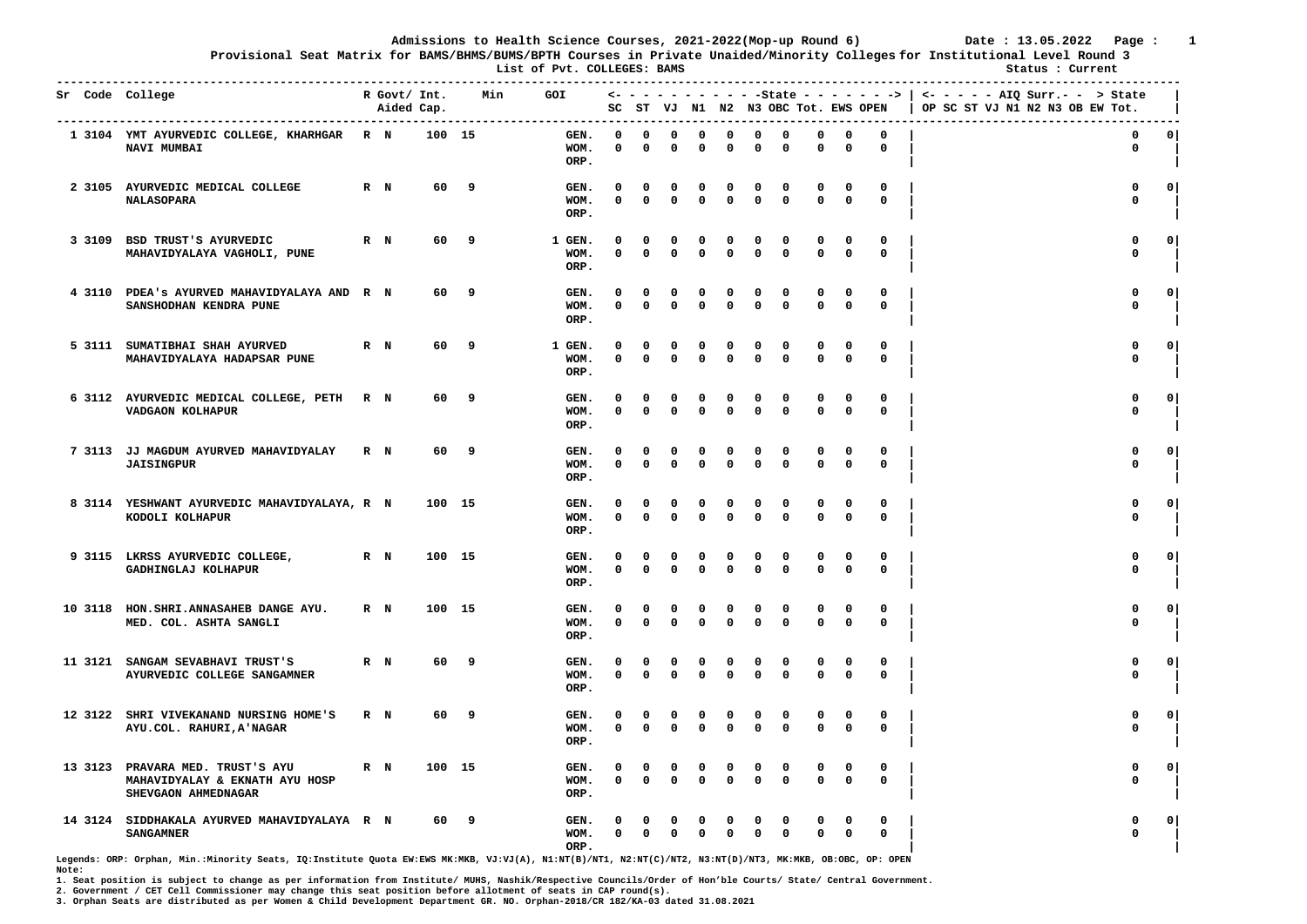**Provisional Seat Matrix for BAMS/BHMS/BUMS/BPTH Courses in Private Unaided/Minority Colleges for Institutional Level Round 3**

 **List of Pvt. COLLEGES: BAMS Status : Current** 

|         | Sr Code College                                                            |       | R Govt/ Int.<br>Aided Cap. |        | Min            | <b>GOI</b>           |               |                         |                      |                         |                            |                      | SC ST VJ N1 N2 N3 OBC Tot. EWS OPEN |                            |                         | <- - - - - - - - - - -State - - - - - - -> | $\leftarrow$ - - - - AIQ Surr.- - > State<br>OP SC ST VJ N1 N2 N3 OB EW Tot. |              |
|---------|----------------------------------------------------------------------------|-------|----------------------------|--------|----------------|----------------------|---------------|-------------------------|----------------------|-------------------------|----------------------------|----------------------|-------------------------------------|----------------------------|-------------------------|--------------------------------------------|------------------------------------------------------------------------------|--------------|
|         | 15 3126 SHREE SAPTASHRINGI AYURVEDIC<br><b>COLLEGE NASIK</b>               | $R$ N |                            | 100 15 |                | GEN.<br>WOM.<br>ORP. | $\Omega$<br>0 | $\Omega$<br>$\Omega$    | $\Omega$<br>0        | O<br>0                  | $\mathbf 0$<br>0           | 0<br>0               | $\Omega$<br>0                       | 0<br>0                     | 0<br>0                  | $\mathbf 0$<br>$\mathbf 0$                 | 0<br>0                                                                       | $\circ$      |
| 16 3128 | KC AJMERA AYURVED MAHAVIDYALAYA<br>DEOPUR DEOPUR, DHULE                    | R N   |                            | 60     | 9              | GEN.<br>WOM.<br>ORP. | O<br>$\Omega$ | 0<br>$\Omega$           | 0<br>0               | 0<br>$\mathbf{0}$       | 0<br>$\mathbf{0}$          | 0<br>0               | 0<br>$\Omega$                       | 0<br>$\mathbf 0$           | 0<br>$\mathbf{0}$       | 0<br>$\Omega$                              | 0<br>$\mathbf 0$                                                             | $\Omega$     |
| 17 3130 | KDMG AYURVEDIC MEDICAL COLLEGE<br><b>CHALISGAON</b>                        | R N   |                            | 50     | $\overline{7}$ | GEN.<br>WOM.<br>ORP. | 0<br>0        | 0<br>$\Omega$           | 0<br>0               | 0<br>$\mathbf 0$        | 0<br>$\mathbf 0$           | 0<br>0               | 0<br>$\Omega$                       | 0<br>$\mathbf 0$           | 0<br>$\mathbf 0$        | 0<br>$\mathbf 0$                           | 0<br>$\mathbf 0$                                                             | $\mathbf{o}$ |
| 18 3131 | CHAITANYA AYURVED MAHAVIDYALAYA<br><b>SAKEGAON</b>                         | R N   |                            | 60     | 9              | GEN.<br>WOM.<br>ORP. | O<br>0        | 0<br>$\mathbf{0}$       | 0<br>0               | 0<br>0                  | 0<br>$\mathbf{0}$          | 0<br>0               | 0<br>$\Omega$                       | 0<br>$\mathbf 0$           | $\Omega$<br>0           | 0<br>0                                     | 0<br>$\mathbf{0}$                                                            | $\Omega$     |
| 19 3147 | ASHVIN RURAL AYURVED MAHAVIDYALAY R N<br>MANCHIHILL, ASHVI ASHWI SANGAMNER |       |                            | 100 15 |                | GEN.<br>WOM.<br>ORP. | $\Omega$<br>0 | $\Omega$<br>$\Omega$    | $\Omega$<br>0        | $\Omega$<br>$\mathbf 0$ | $\mathbf 0$<br>$\mathbf 0$ | 0<br>0               | $\Omega$<br>0                       | $\mathbf 0$<br>$\mathbf 0$ | 0<br>$\mathbf 0$        | 0<br>$\mathbf 0$                           | 0<br>$\mathbf 0$                                                             | 0            |
| 20 3158 | LRP AYURVED MAHAVIDYALAYA<br>ISLAMPUR, SANGLI                              | $R$ N |                            | 100    | 15             | GEN.<br>WOM.<br>ORP. | 0<br>0        | 0<br>$\mathbf{0}$       | 0<br>$\Omega$        | 0<br>$\mathbf{0}$       | 0<br>$\mathbf 0$           | 0<br>0               | 0<br>$\mathbf{0}$                   | 0<br>$\mathbf 0$           | 0<br>$\mathbf{0}$       | 0<br>$\Omega$                              | $\mathbf{0}$<br>$\mathbf{0}$                                                 | $\mathbf 0$  |
| 21 3160 | MES AYURVED MAHAVIDYALAYA KHED<br><b>RATNAGIRI</b>                         | R N   |                            | 60     | 9              | GEN.<br>WOM.<br>ORP. | $\Omega$<br>0 | n<br>$\Omega$           | 0<br>0               | 0<br>0                  | $\mathbf 0$<br>$\Omega$    | 0<br>0               | 0<br>$\Omega$                       | 0<br>$\mathbf 0$           | 0<br>0                  | 0<br>$\mathbf 0$                           | 0<br>$\mathbf 0$                                                             | 0            |
| 22 3161 | SMBT AYURVED MAHAVIDYALAY<br>IGATPURI, NASIK                               | R N   |                            | 100    | 15             | GEN.<br>WOM.<br>ORP. | O<br>0        | $\Omega$<br>$\Omega$    | 0<br>0               | $\Omega$<br>0           | 0<br>$\mathbf 0$           | 0<br>0               | 0<br>0                              | 0<br>$\mathbf 0$           | 0<br>0                  | 0<br>$\mathbf 0$                           | $\Omega$<br>$\mathbf 0$                                                      | $\mathbf{o}$ |
| 23 3162 | MATOSHRI ASARABAI DARADE AYURVED R N<br>MAHAVIDYALAY YEOLA, NASIK          |       |                            | 50     | - 7            | GEN.<br>WOM.<br>ORP. | O<br>0        | O<br>$\Omega$           | 0<br>$\Omega$        | $\Omega$<br>0           | $\Omega$<br>0              | 0<br>$\Omega$        | $\Omega$<br>0                       | $\Omega$<br>$\mathbf 0$    | 0<br>0                  | 0<br>0                                     | $\Omega$<br>$\mathbf 0$                                                      | $\mathbf{0}$ |
|         | 24 3172 SAI AYURVEDIC COLLEGE, VAIRAG<br>BARSHI, SOLAPUR                   | R N   |                            | 60     | 9              | GEN.<br>WOM.<br>ORP. | 0<br>0        | $\Omega$<br>$\Omega$    | 0<br>$\Omega$        | 0<br>$\Omega$           | 0<br>$\mathbf{0}$          | 0<br>0               | 0<br>$\Omega$                       | 0<br>$\Omega$              | 0<br>0                  | 0<br>0                                     | 0<br>$\mathbf 0$                                                             | $\mathbf 0$  |
| 25 3176 | SWAMI VIVEKANAND AYURVEDIC<br>COLLEGE SHRIGONDA AHMEDNAGAR                 | $R$ N |                            | 60     | 9              | GEN.<br>WOM.<br>ORP. | $\Omega$<br>0 | 0<br>$\Omega$           | $\Omega$<br>$\Omega$ | 0<br>n                  | 0<br>$\Omega$              | $\Omega$<br>$\Omega$ | 0<br>0                              | 0<br>$\mathbf 0$           | $\mathbf 0$<br>0        | $\mathbf 0$<br>0                           | 0<br>$\mathbf 0$                                                             | 0            |
| 26 3179 | SANT GAJANAN MAHARAJ AYURVEDIC<br>COLLEGE GADHINGLAJ                       | R N   |                            | 60     | 9              | GEN.<br>WOM.<br>ORP. | 0<br>0        | $\Omega$<br>$\Omega$    | 0<br>$\Omega$        | 0<br>$\Omega$           | 0<br>$\Omega$              | 0<br>0               | 0<br>0                              | 0<br>$\Omega$              | 0<br>0                  | 0<br>0                                     | 0<br>$\mathbf 0$                                                             | $\mathbf{o}$ |
| 27 3180 | DR DEEPAK PATIL AYURVEDIC COLLEGE R N<br>KOLHAPUR                          |       |                            | 60     | 9              | GEN.<br>WOM.<br>ORP. | $\Omega$<br>0 | $\Omega$<br>$\mathbf 0$ | 0<br>$\mathbf 0$     | 0<br>$\mathbf{0}$       | 0<br>$\mathbf 0$           | 0<br>0               | 0<br>$\Omega$                       | 0<br>$\mathbf 0$           | $\Omega$<br>$\mathbf 0$ | $\Omega$<br>$\mathbf 0$                    | $\mathbf{0}$<br>$\mathbf 0$                                                  | $\Omega$     |
| 28 3181 | ASVM'S BHIMASHANKAR AYURVEDIC<br><b>COLLEGE PUNE</b>                       | R N   |                            | 60     | 9              | GEN.<br>WOM.<br>ORP. | 0             | $\mathbf{0}$            | 0                    | $\Omega$                | $\Omega$                   | 0<br>0               | 0<br>$\Omega$                       | 0<br>$\Omega$              | 0<br>0                  | 0<br>0                                     | 1<br>-1<br>$\Omega$                                                          | 1            |

**Legends: ORP: Orphan, Min.:Minority Seats, IQ:Institute Quota EW:EWS MK:MKB, VJ:VJ(A), N1:NT(B)/NT1, N2:NT(C)/NT2, N3:NT(D)/NT3, MK:MKB, OB:OBC, OP: OPEN Note:** 

**1. Seat position is subject to change as per information from Institute/ MUHS, Nashik/Respective Councils/Order of Hon'ble Courts/ State/ Central Government.** 

**2. Government / CET Cell Commissioner may change this seat position before allotment of seats in CAP round(s).**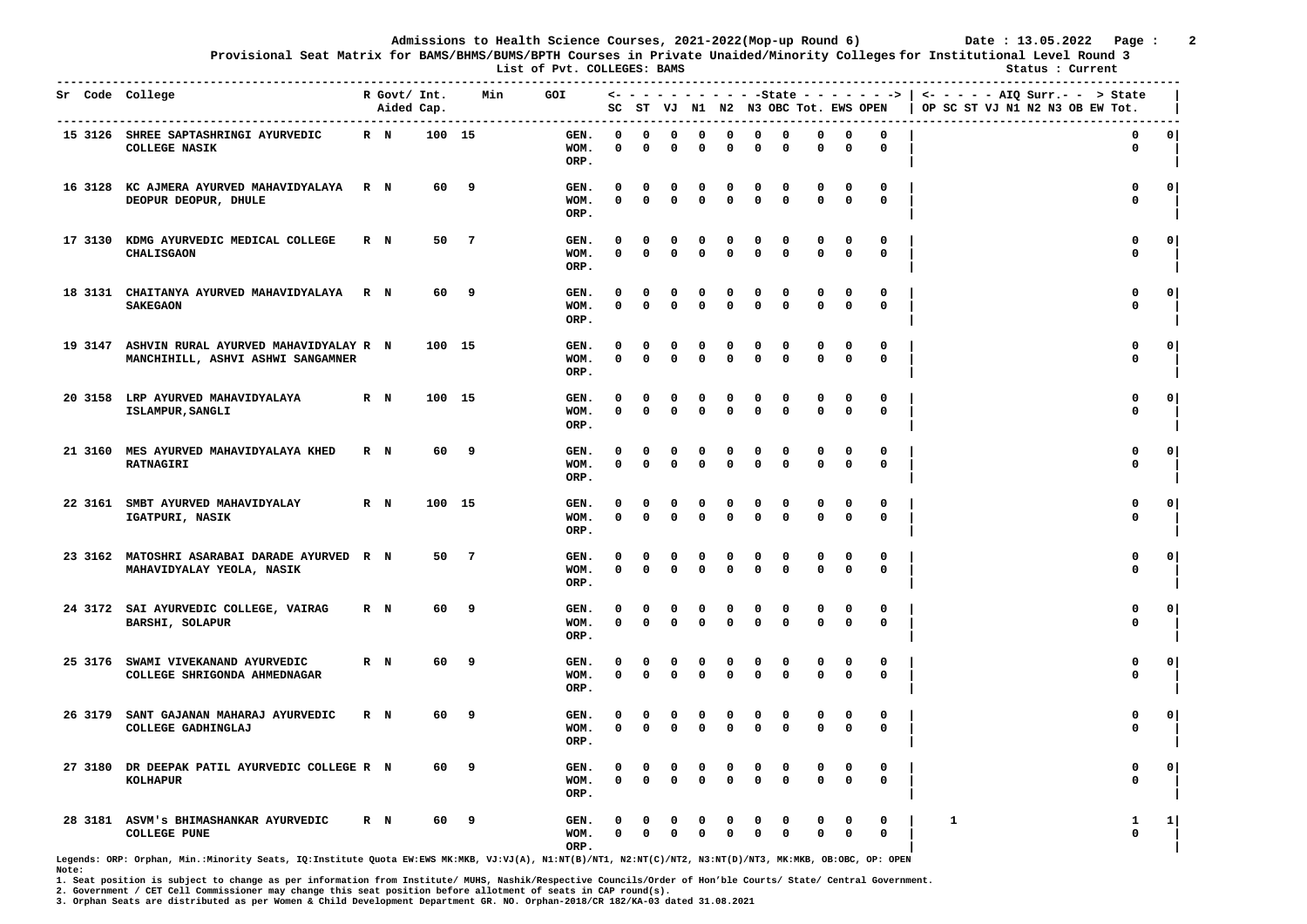**Provisional Seat Matrix for BAMS/BHMS/BUMS/BPTH Courses in Private Unaided/Minority Colleges for Institutional Level Round 3**

 **List of Pvt. COLLEGES: BAMS Status : Current** 

| Sr Code College |                                                                     |     | R Govt/ Int.<br>Aided Cap. |        |     | Min | <b>GOI</b>           |                      |                          |               |                         |                            |               | SC ST VJ N1 N2 N3 OBC Tot. EWS OPEN |                            |                         |                            | $\leftarrow$ - - - - - - - - - - - State - - - - - - >   <- - - - - - AIQ Surr.- - > State<br>OP SC ST VJ N1 N2 N3 OB EW Tot. |              |
|-----------------|---------------------------------------------------------------------|-----|----------------------------|--------|-----|-----|----------------------|----------------------|--------------------------|---------------|-------------------------|----------------------------|---------------|-------------------------------------|----------------------------|-------------------------|----------------------------|-------------------------------------------------------------------------------------------------------------------------------|--------------|
|                 | 29 3183 B.R. HARNE AYURVEDIC COLLEGE<br>VANGANI, AMBERNATH          |     | $R$ N                      | 100 15 |     |     | GEN.<br>WOM.<br>ORP. | $\Omega$<br>0        | $\Omega$<br>$\Omega$     | $\Omega$<br>0 | O<br>0                  | $\mathbf 0$<br>$\Omega$    | 0<br>0        | $\Omega$<br>0                       | 0<br>$\Omega$              | 0<br>0                  | $\mathbf 0$<br>$\mathbf 0$ | 0<br>0                                                                                                                        | 0            |
|                 | 30 3184 RASHTRASANT JANARDAN SWAMI<br>AYURVEDIC COLLEGE AHMEDNAGAR  |     | $R$ N                      | 60     | 9   |     | GEN.<br>WOM.<br>ORP. | O<br>$\Omega$        | 0<br>$\Omega$            | 0<br>0        | 0<br>$\mathbf{0}$       | 0<br>$\mathbf{0}$          | 0<br>0        | 0<br>$\Omega$                       | 0<br>$\mathbf 0$           | 0<br>$\mathbf 0$        | 0<br>$\Omega$              | 0<br>$\mathbf{0}$                                                                                                             | $\Omega$     |
| 31 3185         | IDEAL COLLEGE OF AYURVED PALGHAR R N                                |     |                            | 100 15 |     |     | GEN.<br>WOM.<br>ORP. | 0<br>0               | 0<br>$\Omega$            | 0<br>0        | 0<br>$\mathbf 0$        | 0<br>$\mathbf 0$           | 0<br>0        | 0<br>$\Omega$                       | 0<br>$\mathbf 0$           | 0<br>$\mathbf 0$        | 0<br>$\mathbf 0$           | 0<br>$\mathbf 0$                                                                                                              | $\mathbf{o}$ |
|                 | 32 3187 ASHOKRAO MANE AYURVEDIC MEDICAL<br>COLLEGE VADGAON KOLHAPUR | R N |                            | 60     | 9   |     | GEN.<br>WOM.<br>ORP. | O<br>0               | $\Omega$<br>$\mathbf{0}$ | 0<br>0        | 0<br>0                  | 0<br>$\mathbf{0}$          | 0<br>0        | 0<br>$\Omega$                       | 0<br>$\mathbf 0$           | $\Omega$<br>0           | 0<br>0                     | 0<br>$\mathbf 0$                                                                                                              | $\Omega$     |
| 33 3188         | MATOSHRI AYURVED MAHAVIDYALAY<br><b>EKLAHARE NASHIK</b>             |     | $R$ N                      | 60     | 9   |     | GEN.<br>WOM.<br>ORP. | $\Omega$<br>0        | n<br>$\Omega$            | $\Omega$<br>0 | $\Omega$<br>$\mathbf 0$ | $\mathbf 0$<br>$\mathbf 0$ | 0<br>0        | $\Omega$<br>0                       | $\mathbf 0$<br>$\mathbf 0$ | 0<br>$\mathbf 0$        | 0<br>$\mathbf 0$           | 0<br>$\mathbf 0$                                                                                                              | 0            |
| 34 3234         | B MULAK AYURVED MAHAVIDYALAYA<br>NANDANVAN NAGPUR                   | V N |                            | 100    | 15  |     | GEN.<br>WOM.<br>ORP. | 0<br>0               | 0<br>$\mathbf{0}$        | 0<br>$\Omega$ | 0<br>$\mathbf{0}$       | 0<br>$\mathbf 0$           | 0<br>0        | 0<br>$\mathbf{0}$                   | 0<br>$\mathbf 0$           | 0<br>$\mathbf{0}$       | 0<br>$\Omega$              | $\mathbf 0$<br>$\mathbf{0}$                                                                                                   | $\mathbf 0$  |
| 35 3238         | GRAMIN AYURVED MAHAVIDYALAYA<br>NAVEGAON PATUR AKOLA                |     | V N                        | 50     | - 7 |     | GEN.<br>WOM.<br>ORP. | $\Omega$<br>$\Omega$ | n<br>$\Omega$            | 0<br>0        | n<br>0                  | $\mathbf 0$<br>$\Omega$    | 0<br>0        | 0<br>$\Omega$                       | 0<br>$\mathbf 0$           | 0<br>0                  | 0<br>$\mathbf 0$           | 0<br>$\mathbf 0$                                                                                                              | 0            |
| 36 3240         | SHREE GAJANAN MAHARAJ SANSTHAN<br>AYU. COL. PUSAD YAVATMAL          | V N |                            | 50     | -7  |     | GEN.<br>WOM.<br>ORP. | O<br>0               | $\Omega$<br>$\Omega$     | 0<br>0        | $\Omega$<br>0           | 0<br>$\mathbf 0$           | 0<br>0        | 0<br>0                              | 0<br>$\mathbf 0$           | 0<br>0                  | $\mathbf 0$<br>$\mathbf 0$ | 0<br>$\mathbf 0$                                                                                                              | $\mathbf{o}$ |
|                 | 37 3241 APES'S MS AYURVEDIC M COLLEGE,<br>KUDWA GONDIA              |     | V N                        | 60     | 9   |     | GEN.<br>WOM.<br>ORP. | O<br>0               | O<br>$\Omega$            | 0<br>$\Omega$ | $\Omega$<br>0           | $\Omega$<br>0              | 0<br>0        | $\Omega$<br>0                       | $\Omega$<br>$\mathbf 0$    | 0<br>$\mathbf 0$        | 0<br>$\mathbf 0$           | $\Omega$<br>$\mathbf 0$                                                                                                       | $\mathbf{0}$ |
| 38 3252         | SUNIL RAMSINGHJI CHUNAWALA AYU.<br>MAHA. CHIKHLI, BULDHANA          | V N |                            | 60     | 9   |     | GEN.<br>WOM.<br>ORP. | 0<br>0               | $\Omega$<br>$\Omega$     | 0<br>$\Omega$ | 0<br>$\Omega$           | 0<br>$\mathbf{0}$          | 0<br>0        | 0<br>$\Omega$                       | 0<br>$\Omega$              | 0<br>0                  | 0<br>$\mathbf 0$           | 0<br>$\mathbf 0$                                                                                                              | $\mathbf 0$  |
| 39 3257         | JUPITER AYURVEDIC MEDICAL COLLEGE V N<br><b>NAGPUR</b>              |     |                            | 40     | 6   |     | GEN.<br>WOM.<br>ORP. | 1<br>0               | $\Omega$<br>$\Omega$     | $\Omega$<br>0 | 0<br>n                  | 0<br>$\Omega$              | $\Omega$<br>0 | 0<br>0                              | 1<br>$\mathbf 0$           | $\mathbf 0$<br>0        | $\mathbf 0$<br>0           | 1<br>$\mathbf 0$                                                                                                              | $1\vert$     |
| 40 3263         | SKR PANDAV AYURVED MAHAVIDYALAYA V N<br><b>NAGPUR</b>               |     |                            | 60     | 9   |     | GEN.<br>WOM.<br>ORP. | 0<br>0               | $\Omega$<br>$\Omega$     | 0<br>$\Omega$ | 0<br>$\Omega$           | 0<br>$\Omega$              | 0<br>0        | 0<br>0                              | 0<br>$\Omega$              | 0<br>0                  | 0<br>0                     | 0<br>$\mathbf 0$                                                                                                              | $\mathbf{o}$ |
| 41 3264         | MUPS AYURVED MAHAVIDYALAYA RISOD V N<br>DEGAON, WASHIM              |     |                            | 60     | 9   |     | GEN.<br>WOM.<br>ORP. | $\Omega$<br>0        | $\Omega$<br>$\mathbf 0$  | 0<br>0        | 0<br>$\mathbf{0}$       | 0<br>$\mathbf 0$           | 0<br>0        | 0<br>$\mathbf 0$                    | 0<br>$\mathbf 0$           | $\Omega$<br>$\mathbf 0$ | 0<br>$\mathbf 0$           | $\mathbf 0$<br>$\mathbf 0$                                                                                                    | $\mathbf{0}$ |
| 42 3265         | SMT. VIMLADEVI AYURVEDIC COLLEGE V N<br><b>CHANDRAPUR</b>           |     |                            | 60     | 9   |     | GEN.<br>WOM.<br>ORP. | 0                    | $\mathbf{0}$             | 0             | $\Omega$                | $\Omega$                   | 0<br>0        | 0<br>$\Omega$                       | $\Omega$                   | 0<br>0                  | 0<br>$\mathbf 0$           | O<br>$\Omega$                                                                                                                 | 0            |

**Legends: ORP: Orphan, Min.:Minority Seats, IQ:Institute Quota EW:EWS MK:MKB, VJ:VJ(A), N1:NT(B)/NT1, N2:NT(C)/NT2, N3:NT(D)/NT3, MK:MKB, OB:OBC, OP: OPEN Note:** 

**1. Seat position is subject to change as per information from Institute/ MUHS, Nashik/Respective Councils/Order of Hon'ble Courts/ State/ Central Government.** 

**2. Government / CET Cell Commissioner may change this seat position before allotment of seats in CAP round(s).**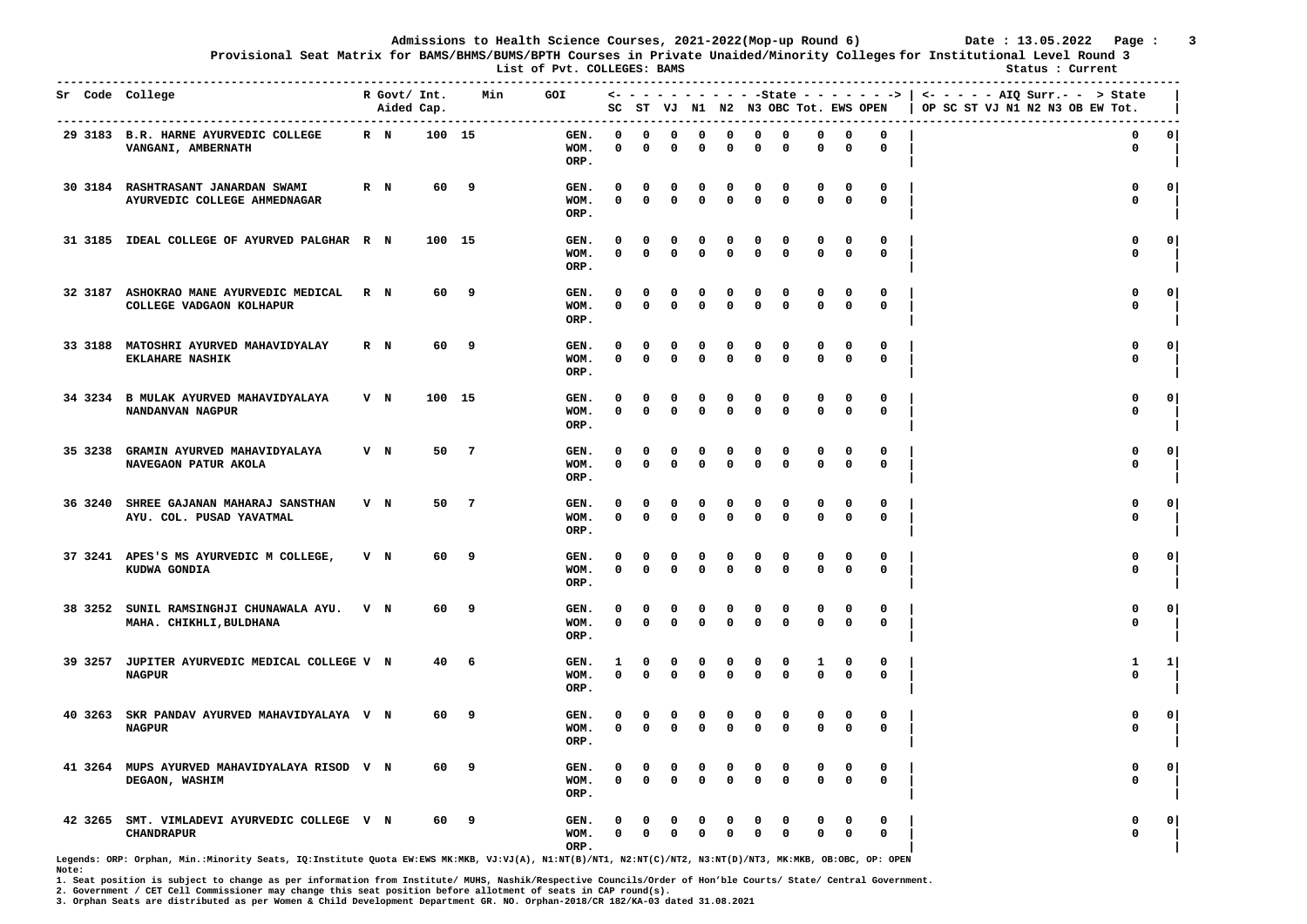**Provisional Seat Matrix for BAMS/BHMS/BUMS/BPTH Courses in Private Unaided/Minority Colleges for Institutional Level Round 3**

 **List of Pvt. COLLEGES: BAMS Status : Current** 

|         | Sr Code College                                                            |       | R Govt/ Int.<br>Aided Cap. |        | Min             | GOI                  |                   |                         |                          |                   |                          |               | SC ST VJ N1 N2 N3 OBC Tot. EWS OPEN |                         |                  |                            | <- - - - - - - - - - - State - - - - - - >   <- - - - - - AIQ Surr.- - > State<br>OP SC ST VJ N1 N2 N3 OB EW Tot. |              |
|---------|----------------------------------------------------------------------------|-------|----------------------------|--------|-----------------|----------------------|-------------------|-------------------------|--------------------------|-------------------|--------------------------|---------------|-------------------------------------|-------------------------|------------------|----------------------------|-------------------------------------------------------------------------------------------------------------------|--------------|
|         | 43 3266 ASPM AYURVED COLLEGE AND RESEARCH V N<br>INSTITUTE SAGWAN BULDHANA |       |                            | 60     | 9               | GEN.<br>WOM.<br>ORP. | $\Omega$<br>0     | $\Omega$<br>0           | $\Omega$<br>0            | $\Omega$<br>0     | $\Omega$<br>$\Omega$     | 0<br>0        | $\Omega$<br>0                       | $\Omega$<br>$\Omega$    | 0<br>0           | $\Omega$<br>0              | $\mathbf 0$<br>0                                                                                                  | $\circ$ l    |
|         | 44 3271 DR.R.N.LAHOTI AYURVDIC COLLEGE & V N<br>RES. INST. BULDHANA        |       |                            | 60     | 9               | GEN.<br>WOM.<br>ORP. | O<br>$\Omega$     | 0<br>$\Omega$           | 0<br>$\mathbf{0}$        | 0<br>$\Omega$     | 0<br>$\mathbf{0}$        | 0<br>0        | 0<br>$\Omega$                       | $\Omega$<br>$\Omega$    | 0<br>$\Omega$    | 0<br>$\mathbf{0}$          | 0<br>$\mathbf{0}$                                                                                                 | $\Omega$     |
|         | 45 3273 DR. RAJENDRA GHODE AYU.<br>MAHAVIDYALAYA AMRAVATI                  | V N   |                            | 60     | 9               | GEN.<br>WOM.<br>ORP. | 0<br>$\Omega$     | 0<br>$\Omega$           | 0<br>0                   | 0<br>0            | 0<br>$\Omega$            | 0<br>0        | 0<br>$\Omega$                       | $\mathbf 0$             | 0<br>0           | 0<br>$\mathbf 0$           | 0<br>$\mathbf 0$                                                                                                  | 0            |
|         | 46 3274 B MULAK AYURVED MAHAVIDYALAYA,<br><b>BUTIBORI NAGPUR</b>           | V N   |                            | 100 15 |                 | GEN.<br>WOM.<br>ORP. | O<br>0            | 0<br>$\mathbf{0}$       | $\Omega$<br>$\Omega$     | 0<br>$\Omega$     | 0<br>$\Omega$            | 0<br>0        | 0<br>$\Omega$                       | 0<br>$\mathbf{0}$       | 0<br>$\mathbf 0$ | 0<br>0                     | 0<br>$\mathbf 0$                                                                                                  | $\mathbf{0}$ |
| 47 3277 | DATTA MEGHE AYURVED MEDICAL<br><b>COLLEGE NAGPUR</b>                       | V N   |                            | 100 15 |                 | GEN.<br>WOM.<br>ORP. | $\Omega$<br>0     | $\Omega$<br>$\mathbf 0$ | $\Omega$<br>$\mathbf 0$  | $\Omega$<br>0     | n<br>$\mathbf 0$         | 0<br>0        | $\Omega$<br>$\mathbf 0$             | $\Omega$<br>$\mathbf 0$ | 0<br>$\mathbf 0$ | 1<br>$\mathbf 0$           | 1<br>$\mathbf 0$                                                                                                  | 1            |
| 48 3286 | SMT. SHANLINITAI MEGHE AYURVED<br>COLLEGE BHILEWADA BHANDARA               | $V$ N |                            | 60     | 9               | GEN.<br>WOM.<br>ORP. | 0<br>0            | 0<br>$\Omega$           | $\Omega$<br>$\mathbf{0}$ | 0<br>$\Omega$     | 0<br>$\mathbf{0}$        | 0<br>0        | 0<br>$\mathbf{0}$                   | 0<br>$\mathbf{0}$       | 0<br>$\Omega$    | 0<br>$\mathbf{0}$          | $\mathbf 0$<br>$\mathbf 0$                                                                                        | $\Omega$     |
|         | 49 3342 CSMSS AYURVED MAHAVIDYALAYA<br>KANCHANWADI AURANGABAD              | M N   |                            | 100 15 |                 | GEN.<br>WOM.<br>ORP. | $\Omega$<br>0     | 0<br>$\Omega$           | 0<br>0                   | 0<br>$\Omega$     | n<br>$\Omega$            | 0<br>0        | $\Omega$<br>0                       | $\Omega$<br>$\mathbf 0$ | 0<br>0           | 0<br>$\mathbf 0$           | 0<br>$\mathbf 0$                                                                                                  | $\circ$      |
|         | 50 3353 LATE BABRUWAN VILLALRAO KALE<br>AYURVED COLLEGE LATUR              | M N   |                            | 60     | 9               | GEN.<br>WOM.<br>ORP. | <sup>0</sup><br>0 | $\Omega$<br>0           | $\Omega$<br>0            | $\mathbf{o}$<br>0 | $\Omega$<br>$\Omega$     | 0<br>0        | $\Omega$<br>0                       | 0<br>$\mathbf{0}$       | 0<br>$\mathbf 0$ | 0<br>$\mathbf 0$           | $\mathbf 0$<br>$\mathbf 0$                                                                                        | $\circ$      |
|         | 51 3354 BSPM'S DHANWANTARI AYU.<br>MAHAVIDYALAYA UDGIR, LATUR              | M N   |                            | 60     | 9               | GEN.<br>WOM.<br>ORP. | O<br>0            | 0<br>$\mathbf 0$        | 0<br>0                   | $\Omega$<br>0     | $\Omega$<br>$\Omega$     | 0<br>0        | $\Omega$<br>0                       | $\Omega$<br>$\Omega$    | 0<br>$\mathbf 0$ | 0<br>$\mathbf 0$           | $\Omega$<br>$\mathbf 0$                                                                                           | $\mathbf{0}$ |
|         | 52 3355 BSS'S RAMRAO PATIL AYU.<br>MAHAVIDYALAYA, PURNA PARBHANI           | M N   |                            | 40     | 6               | GEN.<br>WOM.<br>ORP. | 0<br>0            | 0<br>$\Omega$           | 0<br>$\Omega$            | 0<br>0            | 0<br>$\Omega$            | 0<br>0        | 0<br>$\Omega$                       | 0<br>$\Omega$           | 0<br>0           | 0<br>$\overline{a}$        | 0<br>$\overline{a}$                                                                                               | $\mathbf{2}$ |
|         | 53 3367 ADITYA AYURVED MAHAVIDYALAYA BEED M N                              |       |                            | 50     | $7\phantom{.0}$ | GEN.<br>WOM.<br>ORP. | $\Omega$<br>0     | 0<br>$\mathbf 0$        | $\Omega$<br>$\Omega$     | 0<br>0            | 0<br>$\Omega$            | $\Omega$<br>0 | 0<br>0                              | 0<br>$\mathbf 0$        | 0<br>0           | $\mathbf 0$<br>$\mathbf 0$ | $\mathbf 0$<br>$\mathbf 0$                                                                                        | 0            |
| 54 3368 | SAU. SHANTADEVI VEDPRAKASH PATIL M N<br>AYURVED MAHAVIDYALAYA HINGOLI      |       |                            | 100 15 |                 | GEN.<br>WOM.<br>ORP. | 0<br>0            | 0<br>$\mathbf{0}$       | 0<br>$\Omega$            | 0<br>0            | $\Omega$<br>$\Omega$     | 0<br>0        | 0<br>$\Omega$                       | 0<br>$\mathbf{0}$       | 0<br>0           | 0<br>$\mathbf 0$           | 0<br>$\mathbf 0$                                                                                                  | $\mathbf{o}$ |
| 55 3369 | SHIVA TRUST'S YESHVANTRAO CHAVAN M N<br>AYURVED MAHAVIDYALAYA AURANGABAD   |       |                            | 100 15 |                 | GEN.<br>WOM.<br>ORP. | $\Omega$<br>0     | 0<br>$\mathbf 0$        | 0<br>$\mathbf 0$         | 0<br>$\mathbf 0$  | $\Omega$<br>$\mathbf{0}$ | 0<br>0        | $\Omega$<br>$\mathbf{0}$            | $\Omega$<br>$\mathbf 0$ | 0<br>$\mathbf 0$ | 0<br>$\mathbf 0$           | $\mathbf{0}$<br>$\mathbf 0$                                                                                       | $\Omega$     |
| 56 3375 | DR. VEDPRAKASH AYURVED<br>MAHAVIDYALAYA REVGAON, JALNA                     | M N   |                            | 60     | 9               | GEN.<br>WOM.<br>ORP. | 0                 | $\Omega$                | 0                        | $\Omega$          | $\Omega$                 | 0<br>0        | 0<br>$\Omega$                       | $\Omega$                | 0<br>0           | 0<br>$\mathbf 0$           | $\Omega$                                                                                                          | 0            |

**Legends: ORP: Orphan, Min.:Minority Seats, IQ:Institute Quota EW:EWS MK:MKB, VJ:VJ(A), N1:NT(B)/NT1, N2:NT(C)/NT2, N3:NT(D)/NT3, MK:MKB, OB:OBC, OP: OPEN Note:** 

**1. Seat position is subject to change as per information from Institute/ MUHS, Nashik/Respective Councils/Order of Hon'ble Courts/ State/ Central Government.** 

**2. Government / CET Cell Commissioner may change this seat position before allotment of seats in CAP round(s).**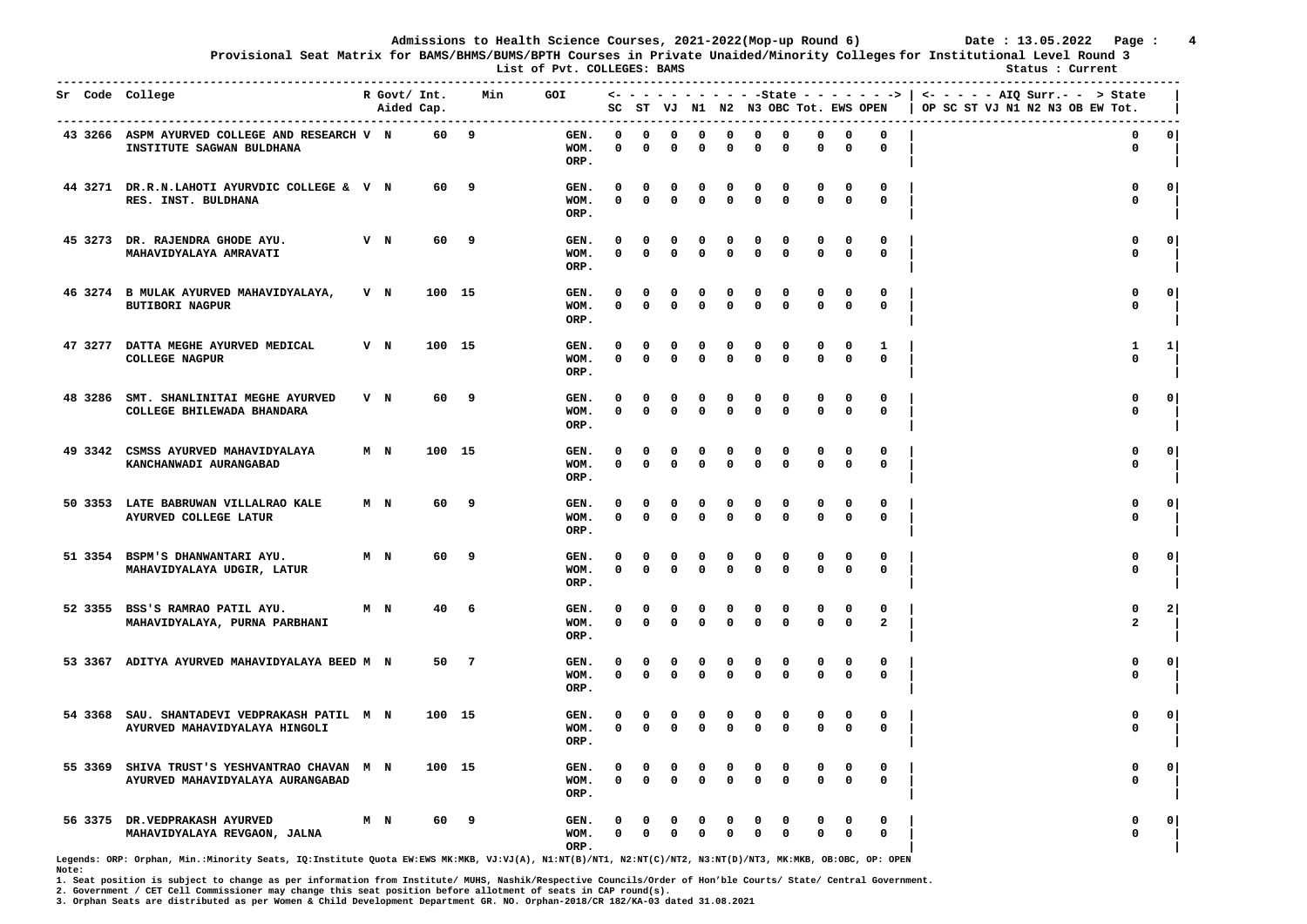**Admissions to Health Science Courses, 2021-2022(Mop-up Round 6) Date : 13.05.2022 Page : 5 Provisional Seat Matrix for BAMS/BHMS/BUMS/BPTH Courses in Private Unaided/Minority Colleges for Institutional Level Round 3**

| List of Pvt. COLLEGES: BAMS |                                                              |                |                            |          |     |                        |                          |          |              |              |          |                                                  |          | Status : Current |          |                 |                                                                              |                        |                |
|-----------------------------|--------------------------------------------------------------|----------------|----------------------------|----------|-----|------------------------|--------------------------|----------|--------------|--------------|----------|--------------------------------------------------|----------|------------------|----------|-----------------|------------------------------------------------------------------------------|------------------------|----------------|
|                             | Sr Code College                                              |                | R Govt/ Int.<br>Aided Cap. |          | Min | GOI                    | SC                       | ST       | VJ           | N1           | N2       | $\overline{\phantom{0}}$<br>N3 OBC Tot. EWS OPEN | -State   |                  |          | $- - - > 1$     | $\leftarrow$ - - - - AIQ Surr.- - > State<br>OP SC ST VJ N1 N2 N3 OB EW Tot. |                        |                |
| 57 3378                     | ANAND AYURVED MEDICAL COLLEGE<br>VAIJAPUR, ABAD              | M N            |                            | 60       | - 9 | GEN.<br>WOM.<br>ORP.   | <sup>n</sup><br>$\Omega$ | $\Omega$ | <sup>n</sup> | <sup>0</sup> | $\Omega$ | $\Omega$                                         | $\Omega$ | $\Omega$         |          | $\Omega$<br>- 0 |                                                                              | $^{\circ}$<br>$\Omega$ | 0              |
| 58 3389                     | SAI AYURVEDIC MEDICAL COLLEGE AND M N<br>RESEARCH AURANGABAD |                |                            | 60 9     |     | GEN.<br>WOM.<br>ORP.   | $\Omega$                 | $\Omega$ |              | <sup>n</sup> | $\Omega$ |                                                  | $\Omega$ |                  |          | 0<br>- 0        |                                                                              | 0<br>0                 | 0              |
| 59 3390                     | DHANESHWARI AYURVEDIC COLLEGE<br><b>AURANGABAD</b>           | M <sub>N</sub> |                            | 60 9     |     | GEN.<br>WOM.<br>ORP.   | $\Omega$                 | $\Omega$ | $\Omega$     | $\Omega$     | $\Omega$ | $\Omega$                                         | $\Omega$ | $\Omega$         | $\Omega$ | $^{\circ}$      |                                                                              | 0<br>$\Omega$          | 0 <sup>1</sup> |
|                             | * * Total * *                                                |                |                            | 4130 617 |     | 2 GEN.<br>WOM.<br>ORP. |                          |          |              |              |          |                                                  |          |                  | O.       |                 |                                                                              | $\mathbf{2}$           | -51            |

 **Req. Of:3511 SC ST VJ N1 N2 N3 OBC Tot. EWS OPEN OP SC ST VJ N1 N2 N3 OB EW Tot.** 

**Legends: ORP: Orphan, Min.:Minority Seats, IQ:Institute Quota EW:EWS MK:MKB, VJ:VJ(A), N1:NT(B)/NT1, N2:NT(C)/NT2, N3:NT(D)/NT3, MK:MKB, OB:OBC, OP: OPEN Note:** 

**1. Seat position is subject to change as per information from Institute/ MUHS, Nashik/Respective Councils/Order of Hon'ble Courts/ State/ Central Government.** 

**2. Government / CET Cell Commissioner may change this seat position before allotment of seats in CAP round(s).**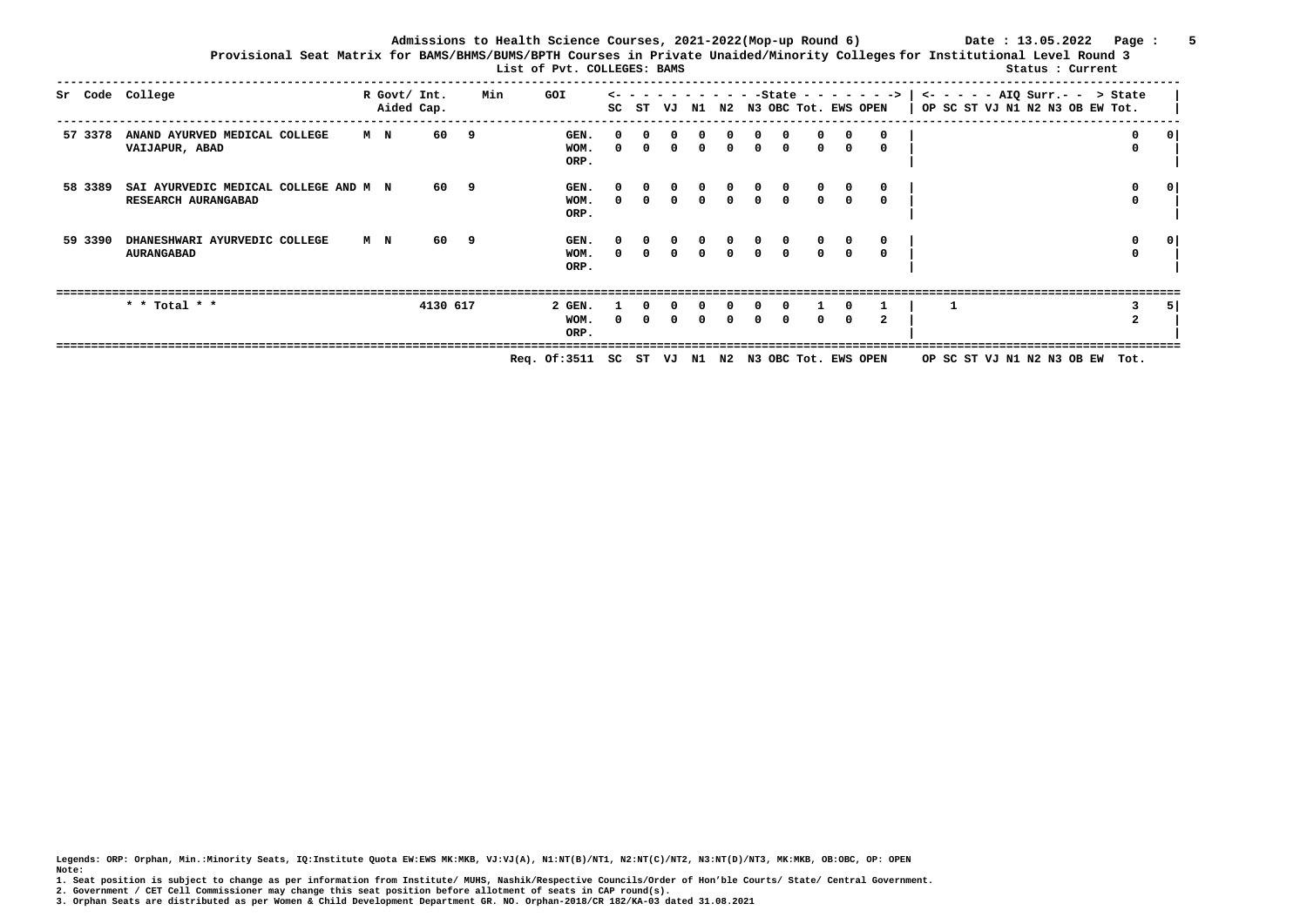**Provisional Seat Matrix for BAMS/BHMS/BUMS/BPTH Courses in Private Unaided/Minority Colleges for Institutional Level Round 3**

 **List of Pvt. COLLEGES: BHMS Status : Current** 

|         | Sr Code College                                                            |       | R Govt/ Int.<br>Aided Cap. |        | Min            | <b>GOI</b>           |                   |                   |                          |                   |                         |               | SC ST VJ N1 N2 N3 OBC Tot. EWS OPEN |                         |                             |                   | <- - - - - - - - - - - State - - - - - - ->   <- - - - - AIQ Surr.- - -> State<br>OP SC ST VJ N1 N2 N3 OB EW Tot. |              |
|---------|----------------------------------------------------------------------------|-------|----------------------------|--------|----------------|----------------------|-------------------|-------------------|--------------------------|-------------------|-------------------------|---------------|-------------------------------------|-------------------------|-----------------------------|-------------------|-------------------------------------------------------------------------------------------------------------------|--------------|
|         | 1 4101 SMT. CHANDABEN M PATEL<br>HOMOEOPATHY COLLEGE MUMBAI                | R N   |                            | 100 15 |                | GEN.<br>WOM.<br>ORP. | $\Omega$<br>0     | $\Omega$<br>0     | $\Omega$<br>0            | $\Omega$<br>0     | $\Omega$<br>$\Omega$    | 0<br>0        | $\Omega$<br>0                       | $\Omega$<br>0           | 0<br>0                      | $\Omega$<br>0     | $\mathbf 0$<br>0                                                                                                  | 0            |
|         | 2 4102 YERALA MED. TRUST'S HOMOEOPATHY<br>COL., KHARGHAR NEW MUMBAI        | R N   |                            | 100 15 |                | GEN.<br>WOM.<br>ORP. | O<br>$\Omega$     | 0<br>$\Omega$     | 0<br>$\mathbf{0}$        | 0<br>$\Omega$     | 0<br>$\mathbf{0}$       | 0<br>0        | 0<br>$\Omega$                       | 0<br>$\Omega$           | 0<br>$\mathbf 0$            | 0<br>$\mathbf{0}$ | 0<br>$\mathbf 0$                                                                                                  | $\Omega$     |
|         | 3 4103 VIRAR HOMOEOPATHIC MEDICAL<br>COLLEGE                               | R N   |                            | 60     | 9              | GEN.<br>WOM.<br>ORP. | 0<br>$\Omega$     | 0<br>$\Omega$     | 0<br>0                   | 0<br>0            | 0<br>$\mathbf 0$        | 0<br>0        | 0<br>$\Omega$                       | $\mathbf 0$             | 0<br>0                      | 0<br>$\mathbf 0$  | 0<br>$\mathbf 0$                                                                                                  | 0            |
|         | 4 4104 SAI HOMOEOPATHIC MEDICAL COLLEGE R N<br><b>BHIWANDI</b>             |       |                            | 75 11  |                | GEN.<br>WOM.<br>ORP. | O<br>0            | 0<br>$\Omega$     | $\Omega$<br>$\Omega$     | 0<br>$\Omega$     | 0<br>$\Omega$           | 0<br>0        | 0<br>$\Omega$                       | 0<br>$\mathbf 0$        | 0<br>$\mathbf 0$            | 0<br>0            | 0<br>$\mathbf 0$                                                                                                  | $^{\circ}$   |
|         | 5 4105 CHANDRAKANT H KELUSKAR<br>HOMOEOPATHY COLLEGE ALIBAG                | R N   |                            | 50     | $\overline{7}$ | GEN.<br>WOM.<br>ORP. | $\Omega$<br>0     | 0<br>$\mathbf 0$  | 0<br>$\mathbf 0$         | 0<br>$\mathbf 0$  | $\Omega$<br>$\mathbf 0$ | 0<br>0        | $\Omega$<br>$\mathbf 0$             | $\Omega$<br>$\mathbf 0$ | 0<br>$\mathbf 0$            | 0<br>$\mathbf 0$  | 0<br>$\mathbf 0$                                                                                                  | 0            |
| 6 4106  | KES LOKNETE ADV. DATTA PATIL HOM. R N<br>MED. COL. VENGURLA                |       |                            | 50     | $\overline{7}$ | GEN.<br>WOM.<br>ORP. | 0<br>$\Omega$     | 0<br>$\Omega$     | $\Omega$<br>$\mathbf{0}$ | 0<br>$\Omega$     | 0<br>$\Omega$           | 0<br>$\Omega$ | 0<br>$\mathbf{0}$                   | 0<br>$\mathbf{0}$       | $\mathbf 0$<br>$\mathbf{0}$ | 0<br>$^{\circ}$   | $\mathbf 0$<br>$\mathbf{0}$                                                                                       | $\mathbf 0$  |
|         | 7 4107 DAPOLI HOMOEOPATHICMEDICAL -<br>APTI, DAPOLI RATNAGIRI              | $R$ N |                            | 50     | $\overline{7}$ | GEN.<br>WOM.<br>ORP. | $\Omega$<br>0     | 0<br>$\Omega$     | 0<br>$\Omega$            | 0<br>$\Omega$     | $\Omega$<br>$\Omega$    | 0<br>0        | 0<br>$\Omega$                       | $\Omega$<br>$\mathbf 0$ | 0<br>0                      | 0<br>$\mathbf 0$  | $\mathbf 0$<br>$\mathbf 0$                                                                                        | 0            |
|         | 8 4108 DHONDUMAMA SATHE HOMOEOPATHY<br>MEDICAL COLLEGE PUNE                | $R$ N |                            | 100 15 |                | GEN.<br>WOM.<br>ORP. | <sup>0</sup><br>0 | $^{\circ}$<br>0   | $\Omega$<br>$\mathbf 0$  | $\mathbf{o}$<br>0 | $\Omega$<br>0           | 0<br>0        | 0<br>0                              | 0<br>$\mathbf{0}$       | 0<br>$\mathbf 0$            | 0<br>$\mathbf 0$  | $\mathbf 0$<br>$\mathbf 0$                                                                                        | $\circ$      |
|         | 9 4109 LFPEF'S HOMOEOPATHIC MEDICAL<br>COLLEGE CHINCHWAD                   | $R$ N |                            | 100 15 |                | GEN.<br>WOM.<br>ORP. | O<br>0            | 0<br>$\mathbf 0$  | 0<br>$\Omega$            | 0<br>$\Omega$     | $\Omega$<br>$\Omega$    | 0<br>0        | $\Omega$<br>$\Omega$                | $\Omega$<br>$\mathbf 0$ | 0<br>$\mathbf 0$            | 0<br>$\mathbf 0$  | $\Omega$<br>$\mathbf 0$                                                                                           | 0            |
|         | 10 4110 J J MAGDUM HOMOEOPATHY MEDICAL<br>COLLEGE JAYSINGPUR               | $R$ N |                            | 100 15 |                | GEN.<br>WOM.<br>ORP. | 0<br>0            | 0<br>$\mathbf{0}$ | 0<br>$\Omega$            | 0<br>0            | 0<br>$\Omega$           | 0<br>0        | 0<br>$\Omega$                       | 0<br>$\Omega$           | 0<br>$\mathbf 0$            | 0<br>$\mathbf{0}$ | 0<br>$\mathbf 0$                                                                                                  | $\mathbf 0$  |
|         | 11 4112 SJPES'S HOMOEOPATHIC MEDICAL<br><b>COLLEGE KOLHAPUR</b>            | $R$ N |                            |        | 75 11          | GEN.<br>WOM.<br>ORP. | $\Omega$<br>0     | 0<br>$\mathbf 0$  | $\Omega$<br>0            | 0<br>0            | 0<br>$\Omega$           | $\Omega$<br>0 | 0<br>0                              | 0<br>$\mathbf 0$        | 0<br>0                      | $\mathbf 0$<br>0  | $\mathbf 0$<br>$\mathbf 0$                                                                                        | $\circ$      |
|         | 12 4115 SET'S SAWKAR HOMOEOPATHIC MEDICAL R N<br>COL & SAMARTH HOSP SATARA |       |                            | 100 15 |                | GEN.<br>WOM.<br>ORP. | 0<br>0            | 0<br>$\mathbf{0}$ | 0<br>$\Omega$            | 0<br>0            | $\Omega$<br>$\Omega$    | 0<br>0        | 0<br>$\mathbf{0}$                   | 0<br>$\mathbf 0$        | 0<br>$\mathbf 0$            | 0<br>$\mathbf 0$  | 0<br>$\mathbf 0$                                                                                                  | 0            |
| 13 4116 | GULABRAO PATIL HOMOEOPATHIC<br>MEDICAL COLLEGE SANGLI                      | $R$ N |                            | 100 15 |                | GEN.<br>WOM.<br>ORP. | $\Omega$<br>0     | 0<br>$\mathbf 0$  | 0<br>$\mathbf 0$         | 0<br>$\mathbf 0$  | $\Omega$<br>$\mathbf 0$ | 0<br>0        | 0<br>$\mathbf 0$                    | $\Omega$<br>$\mathbf 0$ | 0<br>$\mathbf 0$            | 0<br>$\mathbf 0$  | $\mathbf 0$<br>$\mathbf 0$                                                                                        | $\mathbf{0}$ |
| 14 4117 | GANDHI NATHA RANGAJI HOMOEOPATHY R N<br>MEDICAL COLLEGE SOLAPUR            |       |                            | 50     | 8              | GEN.<br>WOM.<br>ORP. | 0                 | $\Omega$          | $\mathbf{0}$             | $\Omega$          | $\Omega$                | 0<br>$\Omega$ | 0<br>$\Omega$                       | $\Omega$                | 0<br>0                      | 0<br>$\mathbf 0$  | $\Omega$<br>$\Omega$                                                                                              | 0            |

**Legends: ORP: Orphan, Min.:Minority Seats, IQ:Institute Quota EW:EWS MK:MKB, VJ:VJ(A), N1:NT(B)/NT1, N2:NT(C)/NT2, N3:NT(D)/NT3, MK:MKB, OB:OBC, OP: OPEN Note:** 

**1. Seat position is subject to change as per information from Institute/ MUHS, Nashik/Respective Councils/Order of Hon'ble Courts/ State/ Central Government.** 

**2. Government / CET Cell Commissioner may change this seat position before allotment of seats in CAP round(s).**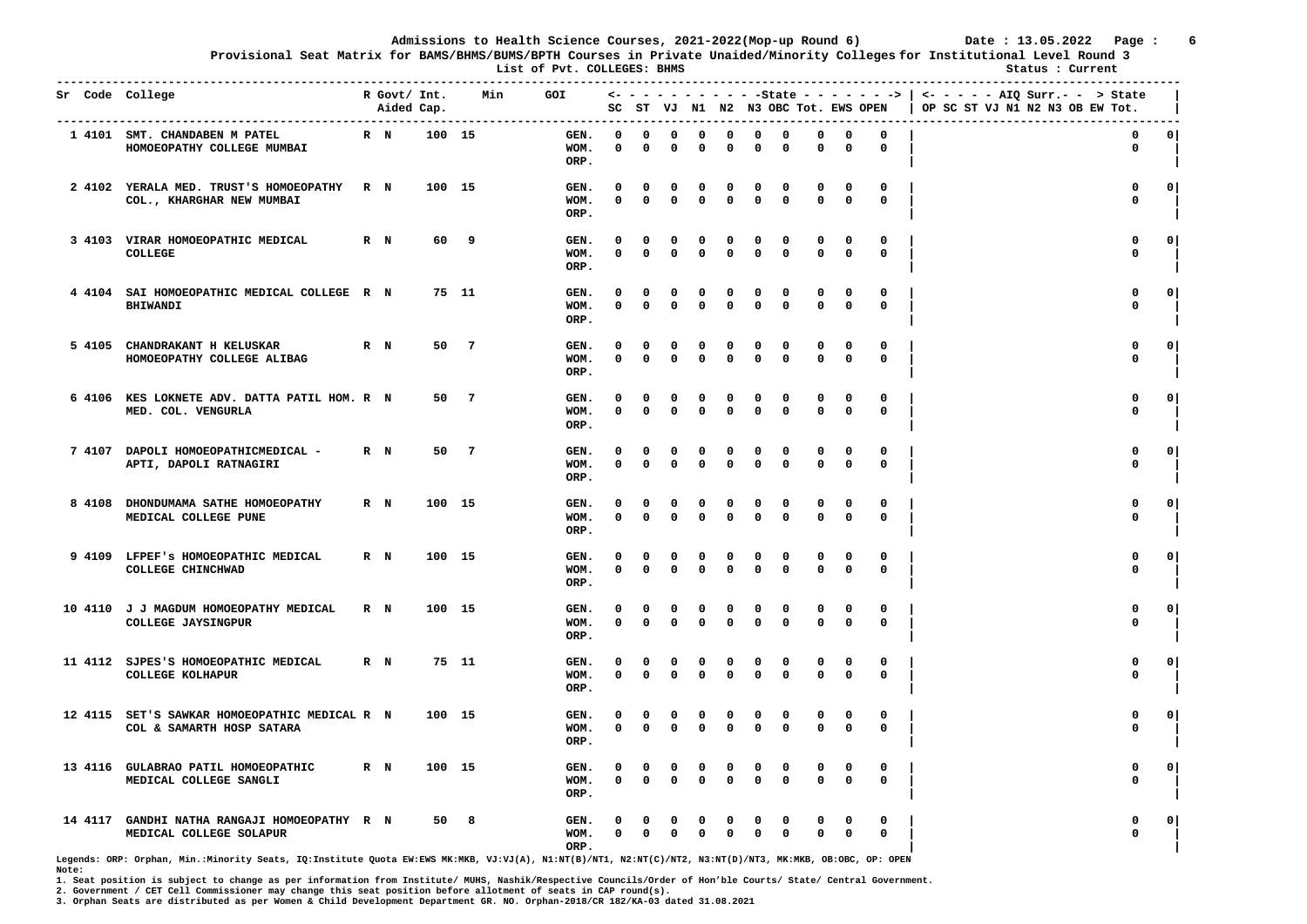**Provisional Seat Matrix for BAMS/BHMS/BUMS/BPTH Courses in Private Unaided/Minority Colleges for Institutional Level Round 3**

 **List of Pvt. COLLEGES: BHMS Status : Current** 

| Sr Code College |                                                                            |         | R Govt/ Int.<br>Aided Cap. |        | Min            | <b>GOI</b>           |                          |                   |                          |                         |                          |               | SC ST VJ N1 N2 N3 OBC Tot. EWS OPEN |                         |                  |                            | <- - - - - - - - - - - State - - - - - - >   <- - - - - - AIQ Surr.- - > State<br>OP SC ST VJ N1 N2 N3 OB EW Tot. |                |
|-----------------|----------------------------------------------------------------------------|---------|----------------------------|--------|----------------|----------------------|--------------------------|-------------------|--------------------------|-------------------------|--------------------------|---------------|-------------------------------------|-------------------------|------------------|----------------------------|-------------------------------------------------------------------------------------------------------------------|----------------|
|                 | 15 4118 AHMEDNAGAR HOM. MED. COL. SAVEDI R N<br>RD                         |         |                            | 100 15 |                | GEN.<br>WOM.<br>ORP. | $\Omega$<br>0            | $\Omega$<br>0     | $\Omega$<br>0            | $\Omega$<br>0           | $\Omega$<br>$\Omega$     | 0<br>0        | $\Omega$<br>0                       | $\Omega$<br>0           | 0<br>0           | $\Omega$<br>0              | $\mathbf 0$<br>0                                                                                                  | 0 <sup>1</sup> |
|                 | 16 4119 MHF'S HOMOEOPATHIC MED. COL.<br><b>SANGAMNER, NAGAR</b>            | R N     |                            | 100 15 |                | GEN.<br>WOM.<br>ORP. | O<br>$\Omega$            | 0<br>$\Omega$     | 0<br>$\mathbf{0}$        | 0<br>0                  | 0<br>$\mathbf{0}$        | 0<br>0        | 0<br>$\Omega$                       | 0<br>$\Omega$           | 0<br>$\Omega$    | 0<br>$\mathbf{0}$          | 0<br>$\mathbf 0$                                                                                                  | $\Omega$       |
| 17 4120         | KAKASAHEB MHASKE HOMOEOPATHY MED. R N<br>COL. AHMEDNAGAR                   |         |                            | 100 15 |                | GEN.<br>WOM.<br>ORP. | 0<br>0                   | 0<br>$\Omega$     | 0<br>0                   | 0<br>0                  | $\Omega$                 | 0<br>0        | 0<br>$\Omega$                       | $\mathbf 0$             | 0<br>0           | 0<br>$\mathbf 0$           | 0<br>$\mathbf 0$                                                                                                  | $\mathbf{o}$   |
|                 | 18 4121 MOTIWALA (MINORITY) HOMOEOPATHY<br>MEDICAL COLLEGE NASIK (GUJRATI) | R N     |                            |        | 100 15 GUJRATI | GEN.<br>WOM.<br>ORP. | O<br>0                   | 0<br>$\mathbf{0}$ | $\Omega$<br>$\Omega$     | 0<br>0                  | 0<br>$\Omega$            | 0<br>0        | 0<br>$\Omega$                       | 0<br>$\mathbf{0}$       | 0<br>$\mathbf 0$ | 0<br>0                     | 0<br>$\mathbf 0$                                                                                                  | $\mathbf{0}$   |
|                 | 19 4122 KBA (MINORITY) HOM. MED. COLLEGE R N<br>CHANDWAD (JAIN)            |         |                            |        | 100 15 JAIN    | GEN.<br>WOM.<br>ORP. | $\Omega$<br>0            | 0<br>$\mathbf 0$  | 0<br>$\mathbf 0$         | $\Omega$<br>$\mathbf 0$ | n<br>$\mathbf 0$         | 0<br>0        | $\Omega$<br>$\mathbf 0$             | $\Omega$<br>$\mathbf 0$ | 0<br>$\mathbf 0$ | 0<br>$\mathbf 0$           | 0<br>$\mathbf 0$                                                                                                  | 0              |
| 20 4123         | KDMG HOMOEOPATHIC MEDICAL COLLEGE R N<br>SHIRPUR DHULE                     |         |                            | 75 11  |                | GEN.<br>WOM.<br>ORP. | 0<br>0                   | 0<br>$\Omega$     | $\Omega$<br>$\mathbf{0}$ | 0<br>$\Omega$           | 0<br>$\mathbf{0}$        | 0<br>0        | 0<br>$\mathbf{0}$                   | 0<br>$\mathbf{0}$       | 0<br>$\Omega$    | 0<br>$\mathbf 0$           | $\mathbf 0$<br>$\mathbf{0}$                                                                                       | $\Omega$       |
|                 | 21 4141 VAMANRAO ITHAPE HOM. MED. COL.<br><b>SANGAMNER</b>                 | $R$ N   |                            | 100 15 |                | GEN.<br>WOM.<br>ORP. | $\Omega$<br>0            | 0<br>$\Omega$     | 0<br>0                   | 0<br>$\Omega$           | n<br>$\Omega$            | 0<br>0        | 0<br>0                              | $\Omega$<br>$\mathbf 0$ | 0<br>0           | 0<br>$\mathbf 0$           | 0<br>$\mathbf 0$                                                                                                  | 0              |
|                 | 22 4142 KSSM'S DHANWANTARI HOM. COLLEGE<br><b>NASIK</b>                    | R N     |                            | 50     | $\overline{7}$ | GEN.<br>WOM.<br>ORP. | <sup>0</sup><br>0        | $\Omega$<br>0     | $\Omega$<br>$\mathbf 0$  | 0<br>0                  | $\Omega$<br>$\Omega$     | 0<br>0        | $\Omega$<br>0                       | 0<br>$\mathbf 0$        | 0<br>$\mathbf 0$ | 0<br>$\mathbf 0$           | $\mathbf 0$<br>$\mathbf 0$                                                                                        | $\circ$        |
| 23 4143         | <b>ANANTRAO KANSE</b><br>HOM. MED. COLLEGE, ALEPHATA JUNNAR,<br>PUNE       | $R$ N   |                            | 90 13  |                | GEN.<br>WOM.<br>ORP. | O<br>0                   | 0<br>$\mathbf 0$  | 0<br>0                   | 0<br>0                  | $\Omega$<br>$\Omega$     | 0<br>0        | $\Omega$<br>0                       | $\Omega$<br>$\Omega$    | 0<br>$\mathbf 0$ | 0<br>$\mathbf 0$           | $\Omega$<br>$\mathbf 0$                                                                                           | 0              |
|                 | 24 4144 PSPM'S MAHILA HOMOEOPATHIC<br>MEDICAL COLLEGE SOLAPUR              | $R$ N   |                            | 100 15 |                | GEN.<br>WOM.<br>ORP. | 0<br>0                   | 0<br>$\Omega$     | 0<br>$\Omega$            | 0<br>0                  | 0<br>$\Omega$            | 0<br>0        | 0<br>$\Omega$                       | 0<br>$\Omega$           | 0<br>$\mathbf 0$ | 0<br>$\mathbf 0$           | 0<br>$\mathbf{0}$                                                                                                 | $\mathbf 0$    |
| 25 4145         | CHAMUNDAMATA HOM. MED. COL.<br><b>JALGAON</b>                              | $R$ $N$ |                            | 50     | $\overline{7}$ | GEN.<br>WOM.<br>ORP. | $\Omega$<br>0            | 0<br>$\mathbf 0$  | $\Omega$<br>0            | 0<br>0                  | 0<br>$\Omega$            | $\Omega$<br>0 | 0<br>0                              | 0<br>$\mathbf 0$        | 0<br>0           | $\mathbf 0$<br>$\mathbf 0$ | $\mathbf 0$<br>$\mathbf 0$                                                                                        | $\circ$        |
| 26 4147         | DR. ULHAS PATIL HOMOEOPATHIC<br>COLLEGE JALGAON                            | R N     |                            | 100 15 |                | GEN.<br>WOM.<br>ORP. | 0<br>0                   | 0<br>$\mathbf{0}$ | 0<br>$\Omega$            | 0<br>0                  | $\Omega$<br>$\Omega$     | 0<br>0        | 0<br>0                              | 0<br>$\mathbf{0}$       | 0<br>0           | 0<br>$\mathbf 0$           | 0<br>$\mathbf 0$                                                                                                  | $\mathbf{o}$   |
| 27 4148         | SHARADCHANDRAJI PAWAR HOMOEOPATHY R N<br>MED. COL. AHMEDNAGAR              |         |                            | 100 15 |                | GEN.<br>WOM.<br>ORP. | $\Omega$<br>$\mathbf{0}$ | 0<br>$\mathbf 0$  | 0<br>$\mathbf 0$         | 0<br>$\mathbf 0$        | $\Omega$<br>$\mathbf{0}$ | 0<br>0        | 0<br>$\mathbf 0$                    | 0<br>$\mathbf 0$        | 0<br>$\mathbf 0$ | 0<br>$\mathbf 0$           | $\mathbf{0}$<br>$\mathbf 0$                                                                                       | $\mathbf{0}$   |
| 28 4149         | STGC TRUST R.R. PATIL<br>HOMOEOPATHIC MEDICAL COLLEGE<br><b>SANGLI</b>     | $R$ N   |                            | 50     | -7             | GEN.<br>WOM.<br>ORP. | 0                        | $\Omega$          | 0                        | $\Omega$                | $\Omega$                 | 0<br>0        | 0<br>$\Omega$                       | $\Omega$                | 0<br>0           | 0<br>$\mathbf 0$           | O<br>$\Omega$                                                                                                     | 0              |

**Legends: ORP: Orphan, Min.:Minority Seats, IQ:Institute Quota EW:EWS MK:MKB, VJ:VJ(A), N1:NT(B)/NT1, N2:NT(C)/NT2, N3:NT(D)/NT3, MK:MKB, OB:OBC, OP: OPEN Note:** 

**1. Seat position is subject to change as per information from Institute/ MUHS, Nashik/Respective Councils/Order of Hon'ble Courts/ State/ Central Government.** 

**2. Government / CET Cell Commissioner may change this seat position before allotment of seats in CAP round(s).**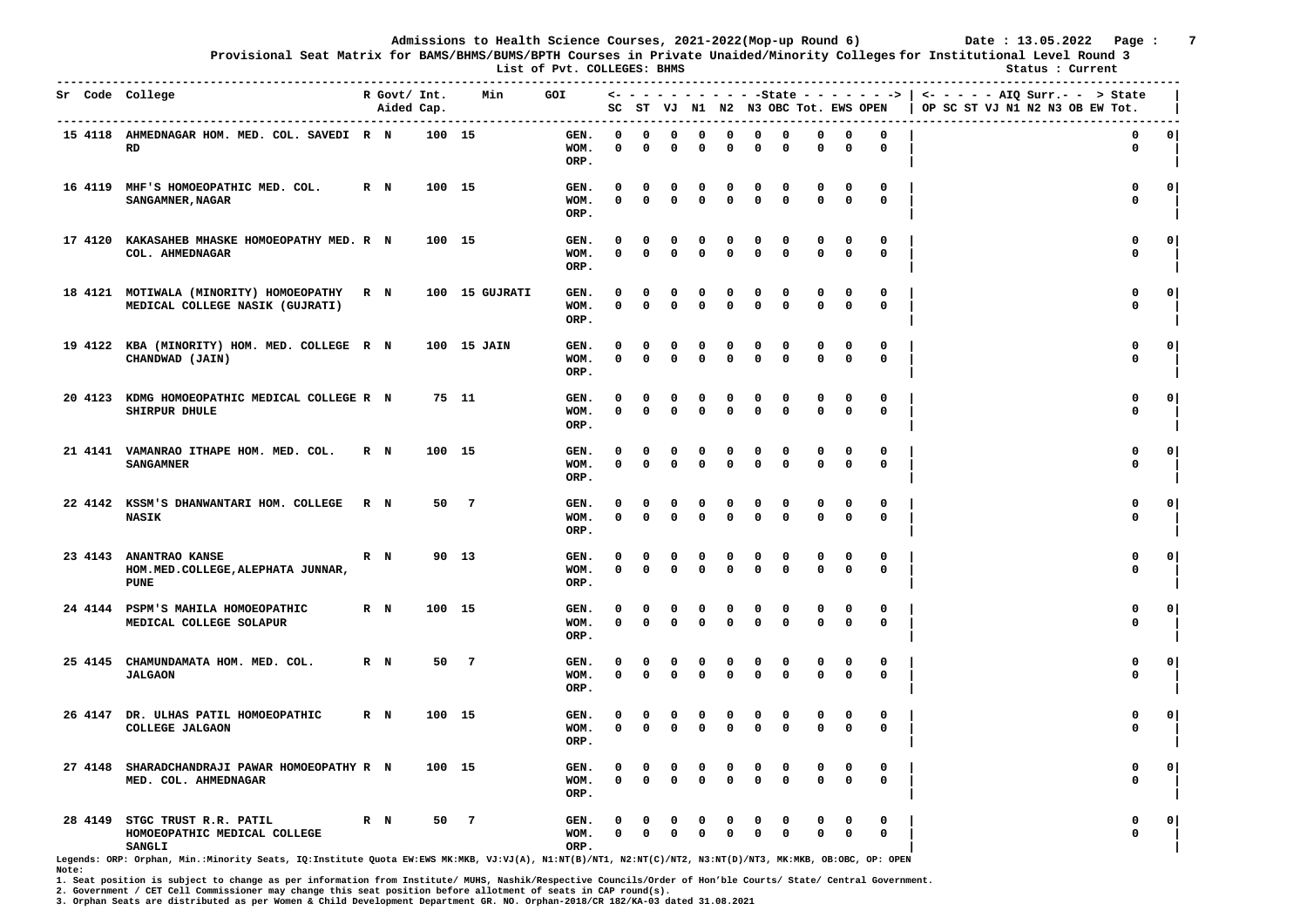**Provisional Seat Matrix for BAMS/BHMS/BUMS/BPTH Courses in Private Unaided/Minority Colleges for Institutional Level Round 3**

 **List of Pvt. COLLEGES: BHMS Status : Current -----------------------------------------------------------------------------------------------------------------------------------------------------------------** 

|         | Sr Code College<br>---------------------                                             |         | R Govt/ Int.<br>Aided Cap. |        | Min            | ------------------------ | GOI                  |                      |                          |                   |                  |                         |                   |                  |                   |                   |                             | $\leftarrow$ - - - - - - - - - -State - - - - - - - >   <- - - - - AIQ Surr.- - > State<br>SC ST VJ N1 N2 N3 OBC Tot. EWS OPEN   OP SC ST VJ N1 N2 N3 OB EW Tot.<br>$- - - - -$ |              |
|---------|--------------------------------------------------------------------------------------|---------|----------------------------|--------|----------------|--------------------------|----------------------|----------------------|--------------------------|-------------------|------------------|-------------------------|-------------------|------------------|-------------------|-------------------|-----------------------------|---------------------------------------------------------------------------------------------------------------------------------------------------------------------------------|--------------|
|         | 29 4151 RATNADEEP HOMOEOPATHIC MEDICAL<br>COLLEGE JAMKHED AHMEDNAGAR                 | R N     |                            | 90 13  |                |                          | GEN.<br>WOM.<br>ORP. | 0<br>0               | 0<br>$\mathbf 0$         | $\mathbf 0$<br>0  | 0<br>0           | 0<br>$\mathbf 0$        | 0<br>0            | 0<br>0           | 0<br>$\mathbf 0$  | 0<br>0            | 0<br>$\mathbf 0$            | $\mathbf 0$<br>0                                                                                                                                                                | 0            |
|         | 30 4152 ATAL BIHARI VAJPEYEE HOMOEOPATHIC R N<br>MEDICAL COLLEGE JALKE AHMEDNAGAR    |         |                            | 60     | - 9            |                          | GEN.<br>WOM.<br>ORP. | $\Omega$<br>$\Omega$ | 0<br>$\mathbf{0}$        | 0<br>0            | 0<br>0           | 0<br>$\mathbf 0$        | 0<br>0            | 0<br>$\mathbf 0$ | 0<br>$\Omega$     | 0<br>$\mathbf 0$  | 0<br>$\mathbf{0}$           | 0<br>$\mathbf{0}$                                                                                                                                                               | $\circ$      |
|         | 31 4154 MAHALAXMI HOM. MED. COL. &<br>RESEARCH CENTRE SATARA                         | R N     |                            | 60     | 9              |                          | GEN.<br>WOM.<br>ORP. | O<br>$\Omega$        | 0<br>$\Omega$            | 0<br>0            | 0<br>0           | 0<br>0                  | 0<br>0            | O<br>$\Omega$    | 0<br>$\mathbf{0}$ | 0<br>0            | $\Omega$<br>$\mathbf{0}$    | 0<br>$\mathbf{0}$                                                                                                                                                               | $\circ$      |
|         | 32 4155 NOOTAN HOMOEOPATHIC MEDICAL<br>COLLEGE SANGLI                                | R N     |                            | 60     | 9              |                          | GEN.<br>WOM.<br>ORP. | 0<br>$\Omega$        | 0<br>$\Omega$            | $\mathbf 0$<br>0  | 0<br>0           | 0<br>$\Omega$           | 0<br>$\mathbf{0}$ | O<br>$\Omega$    | 0<br>$\Omega$     | 0<br>$\mathbf 0$  | 0<br>$\mathbf 0$            | $\mathbf 0$<br>$\mathbf 0$                                                                                                                                                      | $\Omega$     |
|         | 33 4157 LATE MRS. HOUSABAI (JAIN)<br>HOMOEOPATHIC MEDICAL COLLEGE<br>KOLHAPUR (JAIN) | $R$ $N$ |                            |        | 100 15 JAIN    |                          | GEN.<br>WOM.<br>ORP. | 0<br>$\Omega$        | 0<br>$\Omega$            | 0<br>0            | 0<br>$\Omega$    | 0<br>$\Omega$           | 0<br>0            | o<br>$\Omega$    | 0<br>$\mathbf 0$  | 0<br>0            | 0<br>$\mathbf 0$            | 0<br>$\mathbf 0$                                                                                                                                                                | $\mathbf{o}$ |
| 34 4158 | <b>RASHTRASANT JANARDAN SWAMI</b><br>HOMOEOPATHIC COLLEGE AHMEDNAGAR                 | R N     |                            | 100    | 15             |                          | GEN.<br>WOM.<br>ORP. | 0<br>0               | 0<br>0                   | 0<br>$\mathbf 0$  | 0<br>0           | 0<br>0                  | 0<br>0            | 0<br>0           | 0<br>$\mathbf 0$  | 0<br>0            | 0<br>0                      | 0<br>0                                                                                                                                                                          | 0            |
|         | 35 4159 VENUTAI YASHWATRAO CHAVAN<br>HOMOEOPATHIC COLLEGE KOLHAPUR                   | R N     |                            | 50     | $\overline{7}$ |                          | GEN.<br>WOM.<br>ORP. | 0<br>$\mathbf{0}$    | 0<br>$\mathbf{0}$        | 0<br>$\mathbf{0}$ | 0<br>$\mathbf 0$ | 0<br>$\mathbf{0}$       | 0<br>$\mathbf 0$  | 0<br>$\Omega$    | 0<br>$\Omega$     | 0<br>$\mathbf 0$  | 0<br>$\mathbf{0}$           | 0<br>$\mathbf 0$                                                                                                                                                                | $\circ$ 1    |
|         | 36 4224 ANTARBHARTI HOMOEOPATHY MEDICAL<br><b>COLLEGE NAGPUR</b>                     | V N     |                            | 50     | - 7            |                          | GEN.<br>WOM.<br>ORP. | 0<br>$\Omega$        | 0<br>$\mathbf{0}$        | 0<br>$\mathbf{0}$ | 0<br>0           | 0<br>$\mathbf 0$        | 0<br>0            | 0<br>$\Omega$    | 0<br>$\mathbf{0}$ | 0<br>0            | $\Omega$<br>$\mathbf{0}$    | 0<br>$\mathbf 0$                                                                                                                                                                | $\circ$      |
|         | 37 4226 PURUSHOTTAM BAGLA HOMOEOPATHY<br>MED. COL. CHANDRAPUR                        | V N     |                            | 50     | $\overline{7}$ |                          | GEN.<br>WOM.<br>ORP. | $\Omega$<br>$\Omega$ | $\Omega$<br>$\mathbf{0}$ | $\Omega$<br>0     | $\Omega$<br>0    | $\Omega$<br>$\mathbf 0$ | 0<br>0            | $\Omega$<br>0    | 0<br>$\Omega$     | $^{\circ}$<br>0   | $\mathbf{0}$<br>$\mathbf 0$ | $\mathbf{0}$<br>$\mathbf 0$                                                                                                                                                     | $\Omega$     |
|         | 38 4227 PANCHSHEEL HOMOEOPATHIC MEDICAL V N<br>COLLEGE KHAMGAON                      |         |                            | 100 15 |                |                          | GEN.<br>WOM.<br>ORP. | $\Omega$<br>$\Omega$ | 0<br>$\mathbf{0}$        | 0<br>$\Omega$     | 0<br>$\mathbf 0$ | 0<br>$\mathbf{0}$       | 0<br>0            | O<br>$\Omega$    | 0<br>$\Omega$     | 0<br>$\mathbf 0$  | 0<br>$\mathbf{0}$           | 0<br>$\mathbf 0$                                                                                                                                                                | $\Omega$     |
| 39 4228 | GONDIA HOMOEOPATHY MEDICAL<br>COLLEGE                                                | V N     |                            | 50     | $\overline{7}$ |                          | GEN.<br>WOM.<br>ORP. | 0<br>0               | 0<br>$\Omega$            | 0<br>0            | 0<br>0           | 0<br>$\Omega$           | 0<br>0            | 0                | 0<br>$\mathbf 0$  | 0<br>0            | 0<br>${\bf 1}$              | 0<br>1                                                                                                                                                                          | 1            |
| 40 4230 | TAKHATMAL SHRIVALLABH HOMOEOPATHY V N<br>MED. COL. AMARAVATI                         |         |                            | 75 11  |                |                          | GEN.<br>WOM.<br>ORP. | 0<br>0               | 1<br>$\mathbf{0}$        | 0<br>0            | 0<br>0           | 0<br>$\mathbf{0}$       | 0<br>0            | 0<br>$\Omega$    | 1<br>$\Omega$     | 0<br>0            | 0<br>$\mathbf 0$            | 1<br>$\mathbf 0$                                                                                                                                                                | 1            |
|         | 41 4231 HOMOEOPATHY MEDICAL COLLEGE, AKOT V N<br>ROAD AKOLA                          |         |                            | 50     | $\overline{7}$ |                          | GEN.<br>WOM.<br>ORP. | 0<br>$\mathbf{0}$    | 0<br>$\mathbf{0}$        | 0<br>$\mathbf 0$  | 0<br>$\mathbf 0$ | 0<br>$\Omega$           | 0<br>$\mathbf{0}$ | 0<br>$\Omega$    | 0<br>$\Omega$     | 0<br>$\mathbf{0}$ | $\Omega$<br>$\mathbf 0$     | 0<br>$\mathbf 0$                                                                                                                                                                | $\circ$      |
| 42 4333 | DKMM (MINORITY) HOMOEOPATHY<br>MEDICAL COLLEGE AURANGABAD (JAIN)                     | M N     |                            |        | 100 15 JAIN    |                          | GEN.<br>WOM.<br>ORP. | O<br>$^{\circ}$      | $\mathbf 0$              | 0<br>$\Omega$     | 0<br>$\mathbf 0$ | 0<br>$\mathbf 0$        | 0<br>0            | 0<br>$\Omega$    | 0<br>$\Omega$     | 0<br>$\mathbf{0}$ | 0<br>$\mathbf{0}$           | $\Omega$<br>$\mathbf{0}$                                                                                                                                                        | 0            |

**Legends: ORP: Orphan, Min.:Minority Seats, IQ:Institute Quota EW:EWS MK:MKB, VJ:VJ(A), N1:NT(B)/NT1, N2:NT(C)/NT2, N3:NT(D)/NT3, MK:MKB, OB:OBC, OP: OPEN Note:** 

**1. Seat position is subject to change as per information from Institute/ MUHS, Nashik/Respective Councils/Order of Hon'ble Courts/ State/ Central Government.** 

**2. Government / CET Cell Commissioner may change this seat position before allotment of seats in CAP round(s).**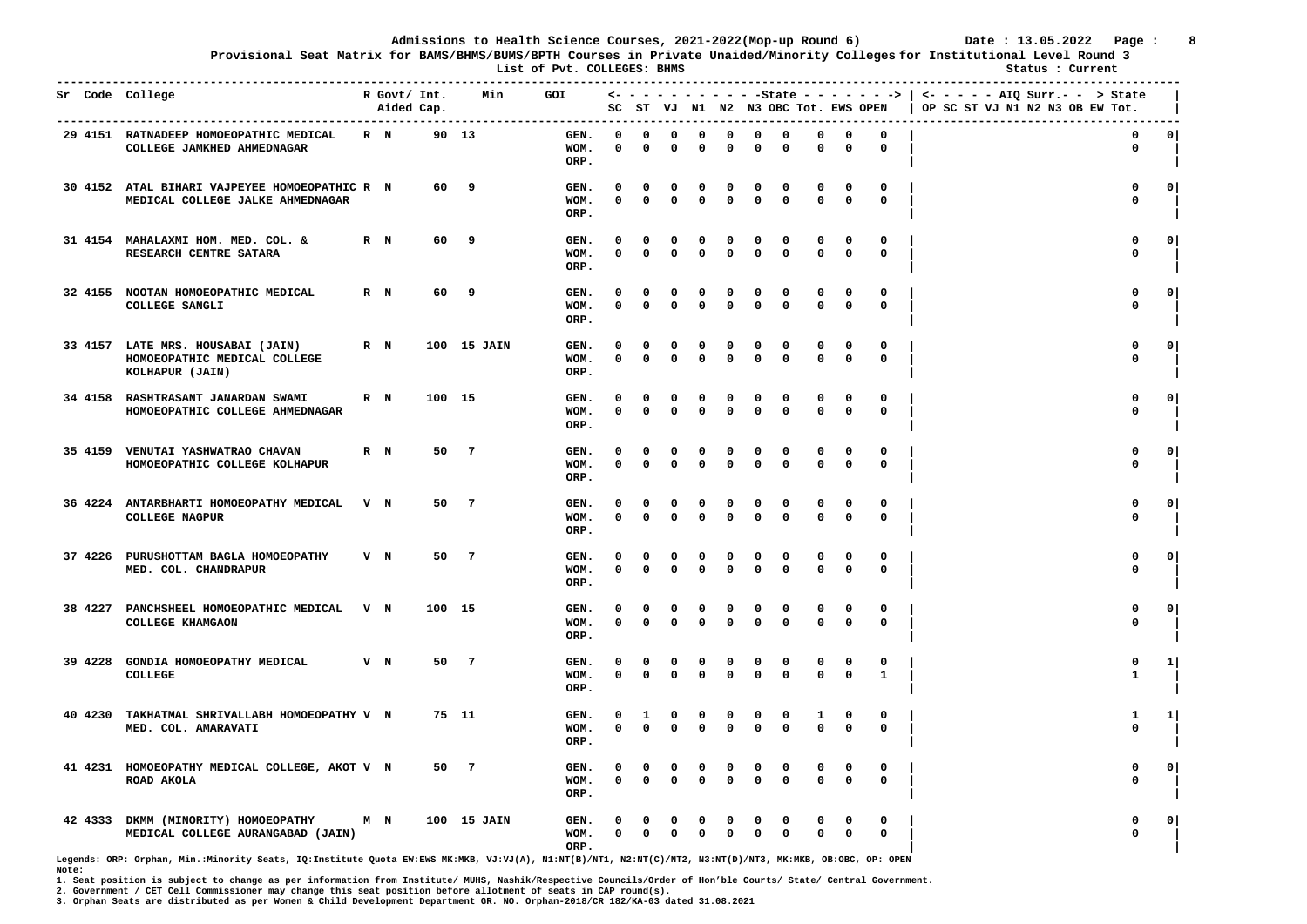**Provisional Seat Matrix for BAMS/BHMS/BUMS/BPTH Courses in Private Unaided/Minority Colleges for Institutional Level Round 3**

 **List of Pvt. COLLEGES: BHMS Status : Current** 

| Sr Code College |                                                                               |                | R Govt/ Int.<br>Aided Cap. |          | Min | GOI                  |                          |                              |                           |                            |                            |                             |                         |                        |                          |                        | $\leftarrow$ - - - - - - - - - - State - - - - - - >   <- - - - - AIQ Surr.- - > State<br>SC ST VJ N1 N2 N3 OBC Tot. EWS OPEN   OP SC ST VJ N1 N2 N3 OB EW Tot. |                              |                 |
|-----------------|-------------------------------------------------------------------------------|----------------|----------------------------|----------|-----|----------------------|--------------------------|------------------------------|---------------------------|----------------------------|----------------------------|-----------------------------|-------------------------|------------------------|--------------------------|------------------------|-----------------------------------------------------------------------------------------------------------------------------------------------------------------|------------------------------|-----------------|
|                 | 43 4334 FOSTER DEVELOPMENT HOMOEOPATHY<br>MED. COL. AURANGABAD                | M N            |                            | 100 15   |     | GEN.<br>WOM.<br>ORP. | $^{\circ}$<br>$^{\circ}$ | $^{\circ}$<br>$\Omega$       | $^{\circ}$<br>$\Omega$    | $^{\circ}$<br>0            | $^{\circ}$<br>$\Omega$     | $\mathbf 0$<br>$\mathbf{0}$ | 0<br>$\Omega$           | $^{\circ}$<br>$\Omega$ | $\mathbf{o}$<br>$\Omega$ | $^{\circ}$<br>$\Omega$ |                                                                                                                                                                 | 0<br>$\mathbf 0$             | 0 <sup>1</sup>  |
|                 | 44 4335 SHREE BHAGWAN HOMOEOPATHY MEDICAL M N<br>COLLEGE AURANGABAD           |                |                            | 100 15   |     | GEN.<br>WOM.<br>ORP. | 0                        | $\mathbf{o}$<br>$0 \qquad 0$ | 0<br>$\Omega$             | 0<br>$\Omega$              | $\Omega$                   | 0<br>$\Omega$               | 0<br>$\Omega$           | $\Omega$               | 0<br>$\Omega$            | 0<br>$\Omega$          |                                                                                                                                                                 | 0<br>$\mathbf{0}$            | $\Omega$        |
|                 | 45 4336 S M PADAMSHRIJI KADAM<br>HOMOEOPATHIC MED. COL. NANDED                | M <sub>N</sub> |                            | 100 15   |     | GEN.<br>WOM.<br>ORP. | 0                        | 0<br>$0 \quad 0$             | $\mathbf{0}$<br>$\Omega$  | $\mathbf{o}$<br>$\Omega$   | 0<br>$\Omega$              | 0<br>$\Omega$               | 0<br>$\Omega$           | 0<br>$\Omega$          | 0<br>$\Omega$            | 0<br>$\Omega$          |                                                                                                                                                                 | $\mathbf{0}$<br>$\Omega$     | $\Omega$        |
|                 | 46 4337 SONAJIRAO KSHIRSAGAR HOMOEOPATHY M N<br>MED. COL. BEED                |                |                            | 100 15   |     | GEN.<br>WOM.<br>ORP. | 0<br>$\Omega$            | $\Omega$                     | 0<br>$\Omega$             | $\Omega$<br>$\Omega$       | $\Omega$                   | 0<br>$\Omega$               | 0<br>$\Omega$           | $\Omega$               | <sup>0</sup><br>$\Omega$ | $\Omega$               |                                                                                                                                                                 | $\mathbf{0}$<br>$\Omega$     | $\Omega$        |
|                 | 47 4338 P D JAIN HOMOEOPATHIC COLLEGE<br>PARBHANI                             | M <sub>N</sub> |                            | 100 15   |     | GEN.<br>WOM.<br>ORP. | 0<br>$\Omega$            | $\overline{0}$               | $\mathbf 0$<br>$^{\circ}$ | $\mathbf{o}$<br>$^{\circ}$ | $\Omega$                   | $\Omega$                    | $\mathbf{0}$            | $\Omega$               | $^{\circ}$               | $\Omega$               |                                                                                                                                                                 | $\Omega$<br>0                | $\Omega$        |
|                 | 48 4339 KSPM'S VASANTRAO KALE<br>HOMOEOPATHIC MEDICAL COLLEGE<br><b>LATUR</b> | M <sub>N</sub> |                            | 75 11    |     | GEN.<br>WOM.<br>ORP. | $\mathbf{0}$<br>$\Omega$ | $^{\circ}$<br>$\Omega$       | $^{\circ}$<br>$\Omega$    | $\mathbf{o}$<br>$\Omega$   | $\mathbf{o}$<br>$^{\circ}$ | 0<br>$^{\circ}$             | 0<br>$\mathbf 0$        | $\Omega$               | 0<br>$^{\circ}$          | $\Omega$               |                                                                                                                                                                 | $\mathbf{0}$<br>$\mathbf{0}$ | $\Omega$        |
|                 | 49 4346 GURU MISHRI HOMOEOPATHIC MED.<br>COL. AND HOSP. JALNA                 | M <sub>N</sub> |                            | 100 15   |     | GEN.<br>WOM.<br>ORP. | 0<br>$\mathbf{0}$        | $\Omega$<br>$\mathbf 0$      | $^{\circ}$<br>$^{\circ}$  | $\Omega$<br>$^{\circ}$     | $\Omega$<br>$^{\circ}$     | 0<br>$\mathbf{0}$           | 0<br>$\mathbf{0}$       | $\Omega$               | 0<br>$\Omega$            | $\Omega$<br>$^{\circ}$ |                                                                                                                                                                 | $\mathbf{0}$<br>$\mathbf{0}$ | $^{\circ}$      |
|                 | 50 4350 SAYALI CHARTITABLE TRUST'S<br>COLLEGE OF HOMOEOPATHY AURANGABAD       | M N            |                            | 100 15   |     | GEN.<br>WOM.<br>ORP. | 0<br>$\Omega$            | $^{\circ}$<br>$\Omega$       | $^{\circ}$<br>$\Omega$    | $^{\circ}$<br>$\Omega$     | $\Omega$<br>$\Omega$       | 0<br>$\Omega$               | 0<br>$\mathbf{0}$       |                        | 0<br>$^{\circ}$          | 0<br>$\Omega$          |                                                                                                                                                                 | $\mathbf{0}$<br>$\mathbf{0}$ | $\mathbf{0}$    |
|                 | 51 4356 SSVP HOMOEOPATHIC MEDICAL COLLEGE M N<br>HATTA HINGOLI                |                |                            | 60 9     |     | GEN.<br>WOM.<br>ORP. | $^{\circ}$<br>$\Omega$   | $\Omega$<br>$\Omega$         | $^{\circ}$<br>$\Omega$    | $^{\circ}$<br>$\Omega$     | $\mathbf 0$<br>$\Omega$    | 0<br>$\Omega$               | $\mathbf 0$<br>$\Omega$ | 0<br>$\Omega$          | 0<br>$\Omega$            | 0<br>$\Omega$          |                                                                                                                                                                 | 0<br>$\mathbf{0}$            | 0 I             |
|                 | M <sub>N</sub><br>52 4360 MAULI HOMOEOPATHIC MEDICAL<br><b>COLLEGE LATUR</b>  |                |                            | 60 9     |     | GEN.<br>WOM.<br>ORP. | 0<br>$\Omega$            | $\mathbf{o}$<br>$\Omega$     | $^{\circ}$<br>$\Omega$    | -1<br>$\Omega$             | $^{\circ}$                 | $\mathbf{0}$<br>$\Omega$    | 0                       | $\mathbf{1}$           |                          | $\mathbf{1}$           |                                                                                                                                                                 | 6<br>$\overline{a}$          | 8               |
|                 | * * Total * *                                                                 |                |                            | 4215 625 |     | GEN.<br>WOM.<br>ORP. | 0                        | -1<br>$0\qquad 0$            | 0<br>$\Omega$             | -1<br>$^{\circ}$           | $^{\circ}$                 | 0<br>$^{\circ}$             | 0<br>$\mathbf{1}$       | 2<br>$\mathbf{1}$      | 0<br>$^{\circ}$          | 5<br>$\overline{2}$    |                                                                                                                                                                 | 7<br>3                       | 10 <sup>1</sup> |

 **Req. Of:3590 SC ST VJ N1 N2 N3 OBC Tot. EWS OPEN OP SC ST VJ N1 N2 N3 OB EW Tot.** 

**Legends: ORP: Orphan, Min.:Minority Seats, IQ:Institute Quota EW:EWS MK:MKB, VJ:VJ(A), N1:NT(B)/NT1, N2:NT(C)/NT2, N3:NT(D)/NT3, MK:MKB, OB:OBC, OP: OPEN Note:** 

**1. Seat position is subject to change as per information from Institute/ MUHS, Nashik/Respective Councils/Order of Hon'ble Courts/ State/ Central Government.** 

**2. Government / CET Cell Commissioner may change this seat position before allotment of seats in CAP round(s).**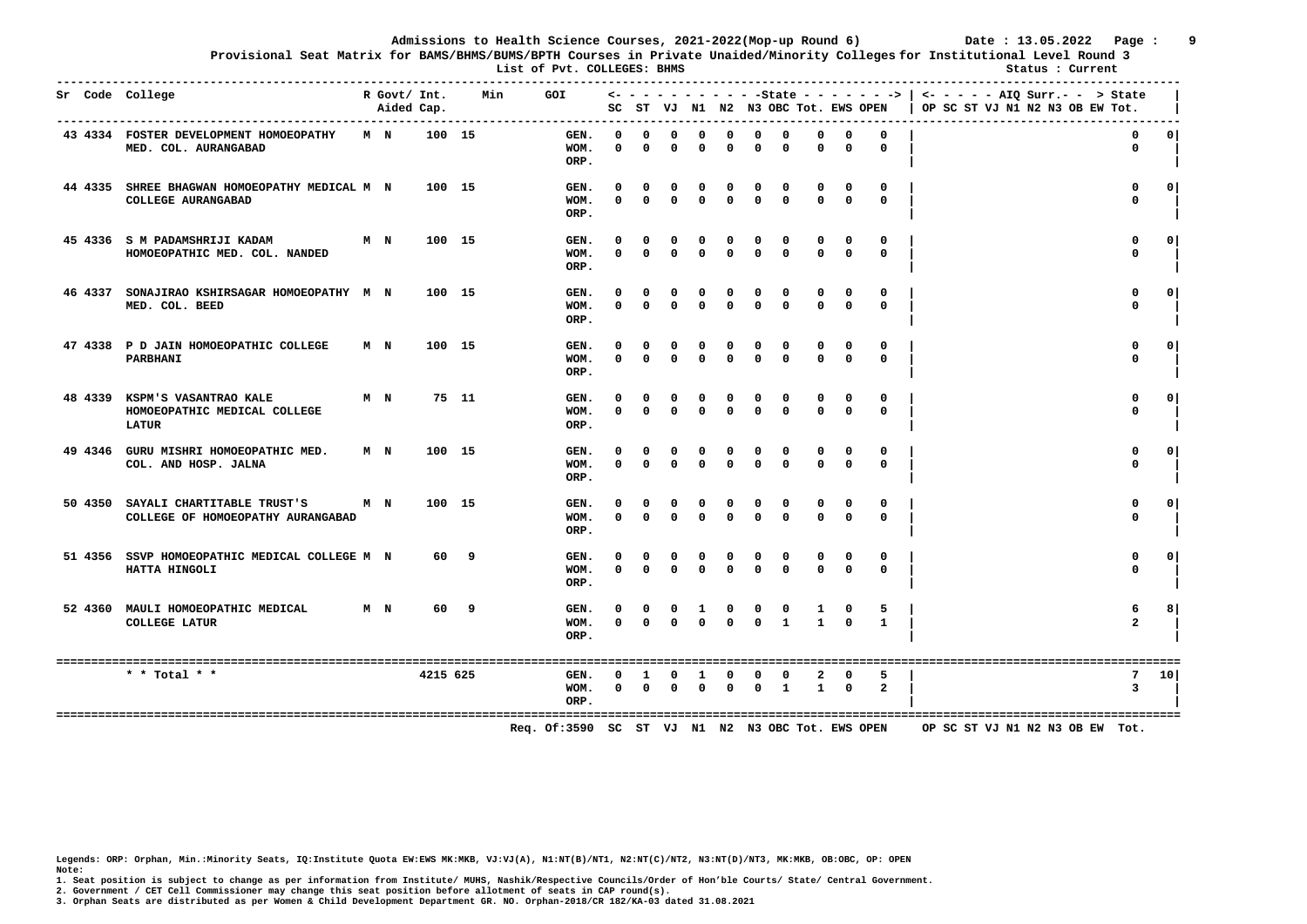**Admissions to Health Science Courses, 2021-2022(Mop-up Round 6) Date : 13.05.2022 Page : 10 Provisional Seat Matrix for BAMS/BHMS/BUMS/BPTH Courses in Private Unaided/Minority Colleges for Institutional Level Round 3**

|        | List of Pvt. COLLEGES: BUMS                                       |         |                            |          |                                                  |                        |                        |                                  |  |                                     |              |                                              |                                            |  |  | Status : Current                                                                                                                                                |  |                            |             |
|--------|-------------------------------------------------------------------|---------|----------------------------|----------|--------------------------------------------------|------------------------|------------------------|----------------------------------|--|-------------------------------------|--------------|----------------------------------------------|--------------------------------------------|--|--|-----------------------------------------------------------------------------------------------------------------------------------------------------------------|--|----------------------------|-------------|
|        | Sr Code College                                                   |         | R Govt/ Int.<br>Aided Cap. | Min      | GOI                                              |                        |                        |                                  |  |                                     |              |                                              |                                            |  |  | $\leftarrow$ - - - - - - - - - - State - - - - - - >   <- - - - - AIQ Surr.- - > State<br>SC ST VJ N1 N2 N3 OBC Tot. EWS OPEN   OP SC ST VJ N1 N2 N3 OB EW Tot. |  |                            |             |
|        | 1 5104 A G UNANI MEDICAL COLLEGE,<br>AKKALKUWA NANDURBAR (MUSLIM) | $R$ $N$ | 60                         | 9 MUSLIM | GEN.<br>WOM.<br>ORP.                             | $^{\circ}$<br>$\Omega$ | $^{\circ}$<br>$\Omega$ | $^{\circ}$<br>$\overline{0}$     |  | $\circ$ $\circ$                     |              | $0 \quad 0 \quad 0$                          |                                            |  |  |                                                                                                                                                                 |  | $\mathbf 0$<br>$\mathbf 0$ | $^{\circ}$  |
| 2 5106 | IQRA EDU. SOC'S UNANI MED.<br>COLLEGE JALGAON (MUSLIM)            | R N     | 60                         | 9 MUSLIM | GEN.<br>WOM.<br>ORP.                             | $\Omega$               | $\Omega$               | $\Omega$                         |  | $\Omega$                            | $\mathbf{0}$ | $\mathbf 0$                                  | $\Omega$                                   |  |  |                                                                                                                                                                 |  | $\mathbf 0$<br>0           | $\mathbf 0$ |
| 3 5109 | AL-AMEEN UNANI MEDICAL COLLEGE<br>MALEGAON (MUSLIM)               | R N     | 60                         | 9 MUSLIM | GEN.<br>WOM.<br>ORP.                             | $\Omega$               | $\Omega$               | $\begin{matrix}0\\0\end{matrix}$ |  | $\begin{matrix}0&0\0&0\end{matrix}$ |              | $\begin{matrix} 0 & 0 \\ 0 & 0 \end{matrix}$ |                                            |  |  |                                                                                                                                                                 |  | 0<br>$^{\circ}$            | 0           |
| 4 5307 | YUNUS FAZLANI UNANI MEDICAL<br>COLLEGE KANNAD (MUSLIM)            | M N     | 50                         | 7 MUSLIM | GEN.<br>WOM.<br>ORP.                             |                        |                        | $\Omega$                         |  |                                     |              | $0 \quad 0$                                  | $\begin{matrix}0&\mathsf{v}\0\end{matrix}$ |  |  |                                                                                                                                                                 |  | 0<br>$\mathbf 0$           | 0           |
|        | * * Total * *                                                     |         | 230 34                     |          | GEN.<br>WOM.<br>ORP.                             | $\Omega$               |                        |                                  |  |                                     |              | <sup>n</sup>                                 |                                            |  |  |                                                                                                                                                                 |  | 0<br>0                     | $\mathbf 0$ |
|        |                                                                   |         |                            |          | Req. Of: 196 SC ST VJ N1 N2 N3 OBC Tot. EWS OPEN |                        |                        |                                  |  |                                     |              |                                              |                                            |  |  | OP SC ST VJ N1 N2 N3 OB EW Tot.                                                                                                                                 |  |                            |             |

**Legends: ORP: Orphan, Min.:Minority Seats, IQ:Institute Quota EW:EWS MK:MKB, VJ:VJ(A), N1:NT(B)/NT1, N2:NT(C)/NT2, N3:NT(D)/NT3, MK:MKB, OB:OBC, OP: OPEN** 

**1. Seat position is subject to change as per information from Institute/ MUHS, Nashik/Respective Councils/Order of Hon'ble Courts/ State/ Central Government.** 

**2. Government / CET Cell Commissioner may change this seat position before allotment of seats in CAP round(s).** 

**Note:**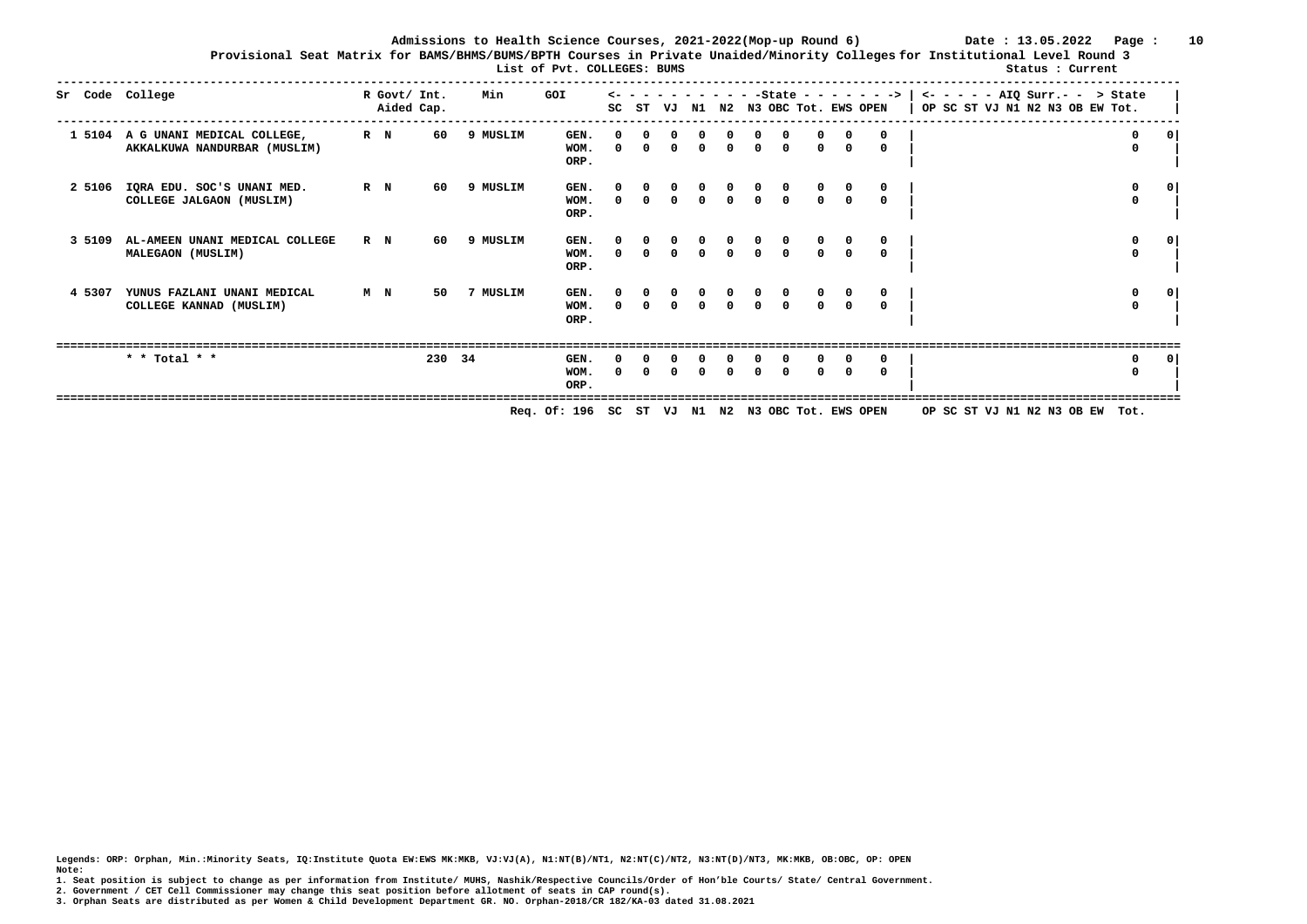**Provisional Seat Matrix for BAMS/BHMS/BUMS/BPTH Courses in Private Unaided/Minority Colleges for Institutional Level Round 3**

**List of Pvt. COLLEGES: PT** Status : Current **Status** : Current

|         | Sr Code College<br>------------------------                                     |         | R Govt/ Int.<br>Aided Cap. | .   | Min    | <b>GOI</b>           |                         |                         |                         |                   |                         |                         | SC ST VJ N1 N2 N3 OBC Tot. EWS OPEN |                            |                   |                              | <- - - - - - - - - - - State - - - - - - >   <- - - - - - AIQ Surr.- - > State<br>OP SC ST VJ N1 N2 N3 OB EW Tot. |                |
|---------|---------------------------------------------------------------------------------|---------|----------------------------|-----|--------|----------------------|-------------------------|-------------------------|-------------------------|-------------------|-------------------------|-------------------------|-------------------------------------|----------------------------|-------------------|------------------------------|-------------------------------------------------------------------------------------------------------------------|----------------|
|         | 1 6104 CMF COLLEGE OF PHYSIOTHERAPY<br>NIGADI, PUNE                             | $R$ N   |                            | 40  |        | GEN.<br>WOM.<br>ORP. | $\Omega$<br>0           | $\Omega$<br>$\mathbf 0$ | $\Omega$<br>0           | $\Omega$<br>0     | $\Omega$<br>$\Omega$    | 0<br>0                  | $\Omega$<br>0                       | $\Omega$<br>$\mathbf 0$    | 0<br>0            | $\Omega$<br>0                | $\mathbf 0$<br>0                                                                                                  | 0 <sup>1</sup> |
|         | 2 6105 COLLEGE OF PHYSIOTHERAPY,<br>SANCHETI PUNE                               | $R$ N   |                            | 60  |        | GEN.<br>WOM.<br>ORP. | O<br>$\Omega$           | 0<br>$\mathbf{0}$       | 0<br>$\Omega$           | 0<br>$\mathbf{0}$ | 0<br>$\mathbf{0}$       | 0<br>0                  | $\Omega$<br>$\mathbf{0}$            | 0<br>$\mathbf 0$           | 0<br>$\mathbf 0$  | 0<br>$\mathbf{0}$            | 0<br>$\mathbf 0$                                                                                                  | 0              |
|         | 3 6116 K. J. SOMAIYYA COLLEGE OF<br>PHYSIOTHERAPY MUMBAI                        | R N     |                            | 100 |        | GEN.<br>WOM.<br>ORP. | 0<br>0                  | 0<br>$\Omega$           | 0<br>$\Omega$           | 0<br>$\Omega$     | 0<br>$\mathbf 0$        | 0<br>0                  | 0<br>$\mathbf 0$                    | 0<br>$\mathbf 0$           | 0<br>$\mathbf 0$  | 0<br>$\mathbf 0$             | 0<br>$\mathbf 0$                                                                                                  | 0              |
|         | 4 6117 MVP's College of Physiotherapy<br><b>NASIK</b>                           | R N     |                            | 40  |        | GEN.<br>WOM.<br>ORP. | O<br>$\Omega$           | 0<br>$\mathbf{0}$       | $\Omega$<br>$\Omega$    | 0<br>$\Omega$     | 0<br>$\Omega$           | 0<br>$\Omega$           | $\Omega$<br>$\Omega$                | 0<br>$\mathbf 0$           | 0<br>$\mathbf 0$  | 0<br>0                       | 0<br>$\mathbf 0$                                                                                                  | $\mathbf{o}$   |
| 5 6118  | Terana Charitable Trust College<br>of Physiotherapy NAVI MUMBAI                 | R N     |                            | 60  |        | GEN.<br>WOM.<br>ORP. | $\Omega$<br>0           | 0<br>$\mathbf 0$        | 0<br>$\mathbf 0$        | 0<br>0            | n<br>$\mathbf 0$        | 0<br>0                  | $\mathbf 0$<br>$\mathbf 0$          | $\mathbf 0$<br>$\mathbf 0$ | 0<br>0            | 0<br>0                       | 0<br>$\mathbf 0$                                                                                                  | 0              |
| 6 6119  | MGM College of Physiotherapy NAVI R N<br><b>MUMBAI</b>                          |         |                            | 30  |        | GEN.<br>WOM.<br>ORP. | 0<br>$\mathbf{0}$       | 0<br>$\mathbf{0}$       | 0<br>$\Omega$           | 0<br>$\mathbf 0$  | 0<br>$\mathbf 0$        | $\Omega$<br>$\mathbf 0$ | $\Omega$<br>$\mathbf{0}$            | $\mathbf 0$<br>$\mathbf 0$ | 0<br>$\mathbf 0$  | 0<br>$^{\circ}$              | $\mathbf 0$<br>$\mathbf{0}$                                                                                       | $\mathbf 0$    |
| 7 6120  | MMERC M A RANGOONWALA (MINORITY) R N<br>College of Physiothera PUNE<br>(MUSLIM) |         |                            | 60  | MUSLIM | GEN.<br>WOM.<br>ORP. | $\Omega$<br>0           | 0<br>$\Omega$           | $\mathbf 0$<br>0        | 0<br>$\Omega$     | $\Omega$<br>$\Omega$    | 0<br>0                  | $\mathbf 0$<br>$\mathbf 0$          | $\mathbf 0$<br>$\mathbf 0$ | 0<br>$\mathbf 0$  | 0<br>$\mathbf{1}$            | $\mathbf 0$<br>$\mathbf{1}$                                                                                       | 1              |
|         | 8 6121 MODERN COLLEGE OF PHYSIOTHERAPY<br><b>PUNE</b>                           | R N     |                            | 60  |        | GEN.<br>WOM.<br>ORP. | O<br>0                  | 0<br>$\mathbf 0$        | $\Omega$<br>$\mathbf 0$ | 0<br>0            | റ<br>$\Omega$           | $\Omega$<br>0           | $\Omega$<br>$\mathbf 0$             | 0<br>$\mathbf 0$           | 0<br>$\mathbf 0$  | $\mathbf{o}$<br>$\mathbf{1}$ | $\mathbf 0$<br>$\mathbf{1}$                                                                                       | 1              |
| 9 6123  | MIMER'S COLLEGE OF PT TALEGAON<br><b>PUNE</b>                                   | $R$ N   |                            | 60  |        | GEN.<br>WOM.<br>ORP. | O<br>0                  | 0<br>$\mathbf 0$        | 0<br>$\Omega$           | 0<br>$\Omega$     | 0<br>$\Omega$           | 0<br>0                  | $\Omega$<br>$\Omega$                | 0<br>$\Omega$              | 0<br>$\mathbf 0$  | 0<br>$\mathbf 0$             | 0<br>$\mathbf 0$                                                                                                  | 0              |
| 10 6124 | SMT. KASHIBAI NAVALE COLLEGE OF PT R N<br><b>PUNE</b>                           |         |                            | 40  |        | GEN.<br>WOM.<br>ORP. | $\mathbf 0$<br>$\Omega$ | 0<br>$\mathbf 0$        | 0<br>$\Omega$           | 0<br>0            | 0<br>$\Omega$           | 0<br>0                  | 0<br>$\mathbf{0}$                   | $\mathbf 0$<br>$\mathbf 0$ | 0<br>$\mathbf 0$  | 0<br>$\mathbf 0$             | 0<br>$\mathbf 0$                                                                                                  | $\mathbf{o}$   |
| 11 6126 | DR. V.V.P.F.'s COLLEGE OF PT<br>AHMEDNAGAR                                      | $R$ N   |                            | 40  |        | GEN.<br>WOM.<br>ORP. | $\Omega$<br>$\Omega$    | 0<br>$\mathbf 0$        | $\Omega$<br>$\Omega$    | $\Omega$<br>0     | $\Omega$<br>$\Omega$    | $\Omega$<br>$\Omega$    | $\Omega$<br>$\Omega$                | 0<br>$\mathbf 0$           | 0<br>0            | $\mathbf 0$<br>$\mathbf 0$   | $\mathbf 0$<br>$\mathbf 0$                                                                                        | $\circ$        |
| 12 6127 | DR. ULHAS PATIL COLLEGE OF PT<br><b>JALGAON</b>                                 | R N     |                            | 100 |        | GEN.<br>WOM.<br>ORP. | 0<br>0                  | 0<br>$\mathbf 0$        | 0<br>$\Omega$           | 0<br>$\Omega$     | 0<br>$\Omega$           | 0<br>0                  | 0<br>$\mathbf 0$                    | 0<br>$\Omega$              | 0<br>$\mathbf{1}$ | 0<br>$\mathbf 0$             | 0<br>$\mathbf{1}$                                                                                                 | $1 \vert$      |
| 13 6128 | BRIJLAL JINDAL COLLEGE OF<br>PHYSIOTHERAPY PUNE                                 | $R$ $N$ |                            | 40  |        | GEN.<br>WOM.<br>ORP. | $\Omega$<br>0           | 0<br>$\mathbf 0$        | 0<br>$\mathbf 0$        | 0<br>$\mathbf 0$  | $\Omega$<br>$\mathbf 0$ | $\Omega$<br>0           | $\Omega$<br>$\mathbf 0$             | 0<br>$\mathbf 0$           | 0<br>$\mathbf 0$  | 0<br>$\mathbf 0$             | $\mathbf{0}$<br>$\mathbf 0$                                                                                       | $\mathbf{0}$   |
| 14 6129 | LFPEF'S COLLEGE OF PHYSIOTHERAPY R N<br>CHINCHWAD, PUNE                         |         |                            | 30  |        | GEN.<br>WOM.<br>ORP. | 0                       | $\mathbf{0}$            | $\Omega$                | 0                 | $\Omega$                | 0<br>0                  | 0<br>0                              | 0<br>$\Omega$              | 0<br>0            | 0<br>$\mathbf 0$             | $\Omega$<br>$\Omega$                                                                                              | 0              |

**Legends: ORP: Orphan, Min.:Minority Seats, IQ:Institute Quota EW:EWS MK:MKB, VJ:VJ(A), N1:NT(B)/NT1, N2:NT(C)/NT2, N3:NT(D)/NT3, MK:MKB, OB:OBC, OP: OPEN Note:** 

**1. Seat position is subject to change as per information from Institute/ MUHS, Nashik/Respective Councils/Order of Hon'ble Courts/ State/ Central Government.** 

**2. Government / CET Cell Commissioner may change this seat position before allotment of seats in CAP round(s).**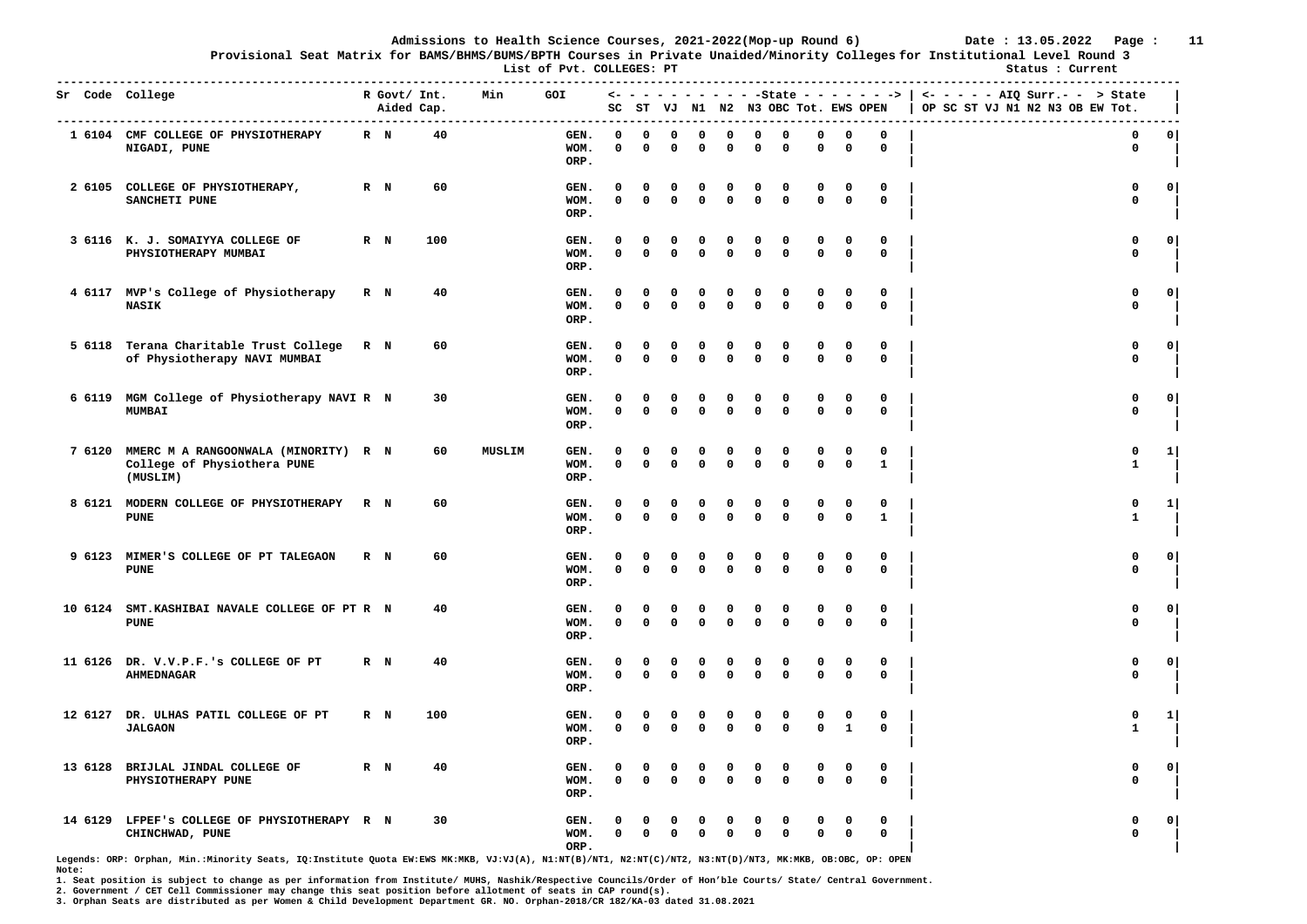**Provisional Seat Matrix for BAMS/BHMS/BUMS/BPTH Courses in Private Unaided/Minority Colleges for Institutional Level Round 3**

**List of Pyt. COLLEGES: PT** Status : Current

|         | ------------------------------------<br>Sr Code College                                      |         | R Govt/ Int.<br>Aided Cap. |    | Min     | GOI                  |                      |                   |                         |                             |                            |                   | SC ST VJ N1 N2 N3 OBC Tot. EWS OPEN |                             |                   |                              | $\leftarrow$ - - - - - - - - - - - State - - - - - - >   <- - - - - - AIQ Surr.- - > State<br>OP SC ST VJ N1 N2 N3 OB EW Tot. |               |
|---------|----------------------------------------------------------------------------------------------|---------|----------------------------|----|---------|----------------------|----------------------|-------------------|-------------------------|-----------------------------|----------------------------|-------------------|-------------------------------------|-----------------------------|-------------------|------------------------------|-------------------------------------------------------------------------------------------------------------------------------|---------------|
|         | 15 6130 MIRAJ MEDICAL CENTRE COLLEGE OF R N<br>PHYSIOTHERAPY(MINORITY) SANGLI<br>(CHRISTIAN) |         |                            | 50 | Christi | GEN.<br>WOM.<br>ORP. | 0<br>0               | 0<br>$\mathbf{0}$ | 0<br>0                  | 0<br>$\Omega$               | $\Omega$<br>0              | 0<br>0            | 0<br>0                              | 0<br>0                      | 0<br>0            | 12<br>6                      | 6                                                                                                                             | $12 \quad 18$ |
|         | 16 6133 DPO'S NETT COLLEGE OF<br>PHYSIOTHERAPY THANE                                         | $R$ $N$ |                            | 40 |         | GEN.<br>WOM.<br>ORP. | O<br>0               | 0<br>$\Omega$     | 0<br>$\mathbf 0$        | 0<br>0                      | $\mathbf 0$<br>$\mathbf 0$ | 0<br>0            | 0<br>$\mathbf 0$                    | $\mathbf 0$<br>$\mathbf 0$  | 0<br>$\mathbf 0$  | 0<br>$\mathbf 0$             | 0<br>$\mathbf 0$                                                                                                              | 0             |
|         | 17 6136 ST. ANDREW'S COLLEGE OF<br>PHYSIOTHERAPY (MINORITY) PUNE<br>(CHRISTIAN)              | $R$ N   |                            | 40 | Christi | GEN.<br>WOM.<br>ORP. | $\Omega$<br>$\Omega$ | 0<br>$\Omega$     | $\Omega$<br>$\mathbf 0$ | 0<br>0                      | $\Omega$<br>$\Omega$       | 0<br>$\mathbf{0}$ | $\Omega$<br>$\mathbf{0}$            | <sup>0</sup><br>$\mathbf 0$ | 0<br>$\Omega$     | $^{\circ}$<br>$\mathbf 0$    | 0<br>$\mathbf 0$                                                                                                              | $^{\circ}$    |
|         | 18 6138 LOKMANYA MEDICAL COLLEGE OF<br>PHYSIOTHERAPY KHARGHAR NEW MUM                        | $R$ N   |                            | 50 |         | GEN.<br>WOM.<br>ORP. | 0<br>0               | 0<br>$\mathbf 0$  | 0<br>$\mathbf 0$        | 0<br>0                      | $\mathbf{o}$<br>$\Omega$   | 0<br>0            | 0<br>0                              | 0<br>$\mathbf 0$            | 0<br>$\mathbf 0$  | 0<br>0                       | 0<br>$\mathbf 0$                                                                                                              | $\circ$       |
|         | 19 6140 YMT'S PHYSIOTHERAPY COLLEGE,<br>KHARGHAR NEW MUMBAI                                  | $R$ $N$ |                            | 50 |         | GEN.<br>WOM.<br>ORP. | $\Omega$<br>0        | 0<br>$\mathbf{0}$ | O<br>$\Omega$           | 0<br>$\mathbf{0}$           | $\Omega$<br>$\mathbf 0$    | 0<br>$\Omega$     | $\Omega$<br>$\mathbf{0}$            | 0<br>$\mathbf 0$            | 0<br>$\mathbf{0}$ | 0<br>$\mathbf{0}$            | $\mathbf 0$<br>$\mathbf 0$                                                                                                    | $\Omega$      |
| 20 6141 | SIA'S PHYSIOTHERAPY COLLEGE,<br>DOMBIVALI THANE                                              | $R$ $N$ |                            | 40 |         | GEN.<br>WOM.<br>ORP. | 0<br>$\mathbf{0}$    | 0<br>$\mathbf 0$  | 0<br>$\mathbf 0$        | $\mathbf{o}$<br>$\mathbf 0$ | 0<br>$\mathbf 0$           | 0<br>$\mathbf 0$  | 0<br>$\mathbf{0}$                   | 0<br>$\mathbf 0$            | 0<br>$\mathbf 0$  | 0<br>$^{\circ}$              | 0<br>$\mathbf{0}$                                                                                                             | $\circ$       |
|         | 21 6145 DR. MS GOSAVI COLLEGE OF<br>PHYSIOTHERAPY NASIK                                      | $R$ $N$ |                            | 40 |         | GEN.<br>WOM.<br>ORP. | 0<br>0               | 1<br>$\mathbf 0$  | 0<br>$\mathbf{1}$       | $\mathbf{o}$<br>0           | 0<br>$\mathbf 0$           | 0<br>0            | 0<br>$\mathbf 0$                    | 1<br>$\mathbf{1}$           | 1<br>$\mathbf{1}$ | 3<br>$\mathbf 0$             | 5<br>$\overline{a}$                                                                                                           | 7             |
|         | 22 6147 B.K.L. WALAWALKAR RURAL<br>PHYSIOTHERAPY COLLEGE RATNAGIRI                           | $R$ N   |                            | 40 |         | GEN.<br>WOM.<br>ORP. | O<br>$\Omega$        | 0<br>$\mathbf{0}$ | 0<br>0                  | 0<br>0                      | 0<br>$\Omega$              | 0<br>0            | $\Omega$<br>0                       | O<br>$\mathbf 0$            | 0<br>0            | 0<br>0                       | $\mathbf{0}$<br>$\mathbf 0$                                                                                                   | $\circ$       |
|         | 23 6148 Rashtrsant Janardan Swami College R N<br>Of PT AHMEDNAGAR                            |         |                            | 60 |         | GEN.<br>WOM.<br>ORP. | 0<br>$\Omega$        | 1<br>$\mathbf{0}$ | 1<br>$\mathbf 0$        | 0<br>1                      | 0<br>$\Omega$              | 0<br>0            | 0<br>0                              | 2<br>$\mathbf{1}$           | 0<br>$\mathbf{1}$ | $\mathbf{2}$<br>$\mathbf{0}$ | 4<br>$\overline{a}$                                                                                                           | <b>6</b>      |
|         | 24 6149 STA'S NASIK COLLEGE OF<br>PHYSIOTHERAPY                                              | $R$ $N$ |                            | 50 |         | GEN.<br>WOM.<br>ORP. | 0<br>0               | 1<br>$\Omega$     | 0<br>$\Omega$           | 0<br>$\mathbf{1}$           | 0<br>$\Omega$              | 0<br>0            | 4<br>$\mathbf{1}$                   | 5<br>$\overline{a}$         | 2<br>$\mathbf 0$  | 9<br>5                       | 16<br>7                                                                                                                       | 23            |
|         | 25 6151 MAHALAXMI COLLEGE OF<br>PHYSIOTHERAPY SATARA                                         | $R$ N   |                            | 60 |         | GEN.<br>WOM.<br>ORP. | 3<br>$\mathbf{1}$    | 1<br>$\mathbf{1}$ | 0<br>$\mathbf{1}$       | 0<br>0                      | $\mathbf{o}$<br>$\Omega$   | 0<br>$\mathbf 0$  | 1<br>$\mathbf{1}$                   | 5<br>4                      | 3<br>$\mathbf 0$  | 0<br>$\overline{a}$          | 8<br>6                                                                                                                        | 14            |
|         | 26 6152 TMV'S INDUTAI COLLEGE OF<br>PHYSIOTHERAPY PUNE                                       | R N     |                            | 50 |         | GEN.<br>WOM.<br>ORP. | 0<br>0               | 0<br>$\mathbf 0$  | 0<br>$\mathbf 0$        | 0<br>0                      | 0<br>$\Omega$              | 0<br>0            | 0<br>0                              | 0<br>$\mathbf 0$            | 0<br>$\mathbf 0$  | 0<br>0                       | 0<br>0                                                                                                                        | 0             |
|         | 27 6153 DHOLE PATIL'S COLLEGE OF<br>PHYSIOTHERAPY WAGHOLI PUNE                               | $R$ N   |                            | 50 |         | GEN.<br>WOM.<br>ORP. | 0<br>$\mathbf{0}$    | 0<br>$\mathbf 0$  | 0<br>$\Omega$           | $\mathbf 0$<br>$\Omega$     | 0<br>$\mathbf 0$           | 0<br>$\mathbf{0}$ | 0<br>$\mathbf 0$                    | 0<br>$\mathbf 0$            | 0<br>$\Omega$     | 0<br>$\Omega$                | $\mathbf 0$<br>$\mathbf{0}$                                                                                                   | $\circ$       |
| 28 6155 | Br. NATH PAI COLLEGE OF<br>PHYSIOTHERAPY KUDAL SINDHUDURGA                                   | $R$ N   |                            | 40 |         | GEN.<br>WOM.<br>ORP. | $\mathbf{1}$         | $\mathbf 0$       | $\Omega$                | $\Omega$                    | 0<br>$\mathbf 0$           | 0<br>$\mathbf 0$  | 1<br>$\mathbf 0$                    | 3<br>$\mathbf{1}$           | 1<br>$\mathbf 0$  | 1<br>$\mathbf 0$             | 5<br>$\mathbf{1}$                                                                                                             | 6             |

**Legends: ORP: Orphan, Min.:Minority Seats, IQ:Institute Quota EW:EWS MK:MKB, VJ:VJ(A), N1:NT(B)/NT1, N2:NT(C)/NT2, N3:NT(D)/NT3, MK:MKB, OB:OBC, OP: OPEN Note:** 

**1. Seat position is subject to change as per information from Institute/ MUHS, Nashik/Respective Councils/Order of Hon'ble Courts/ State/ Central Government.** 

**2. Government / CET Cell Commissioner may change this seat position before allotment of seats in CAP round(s).**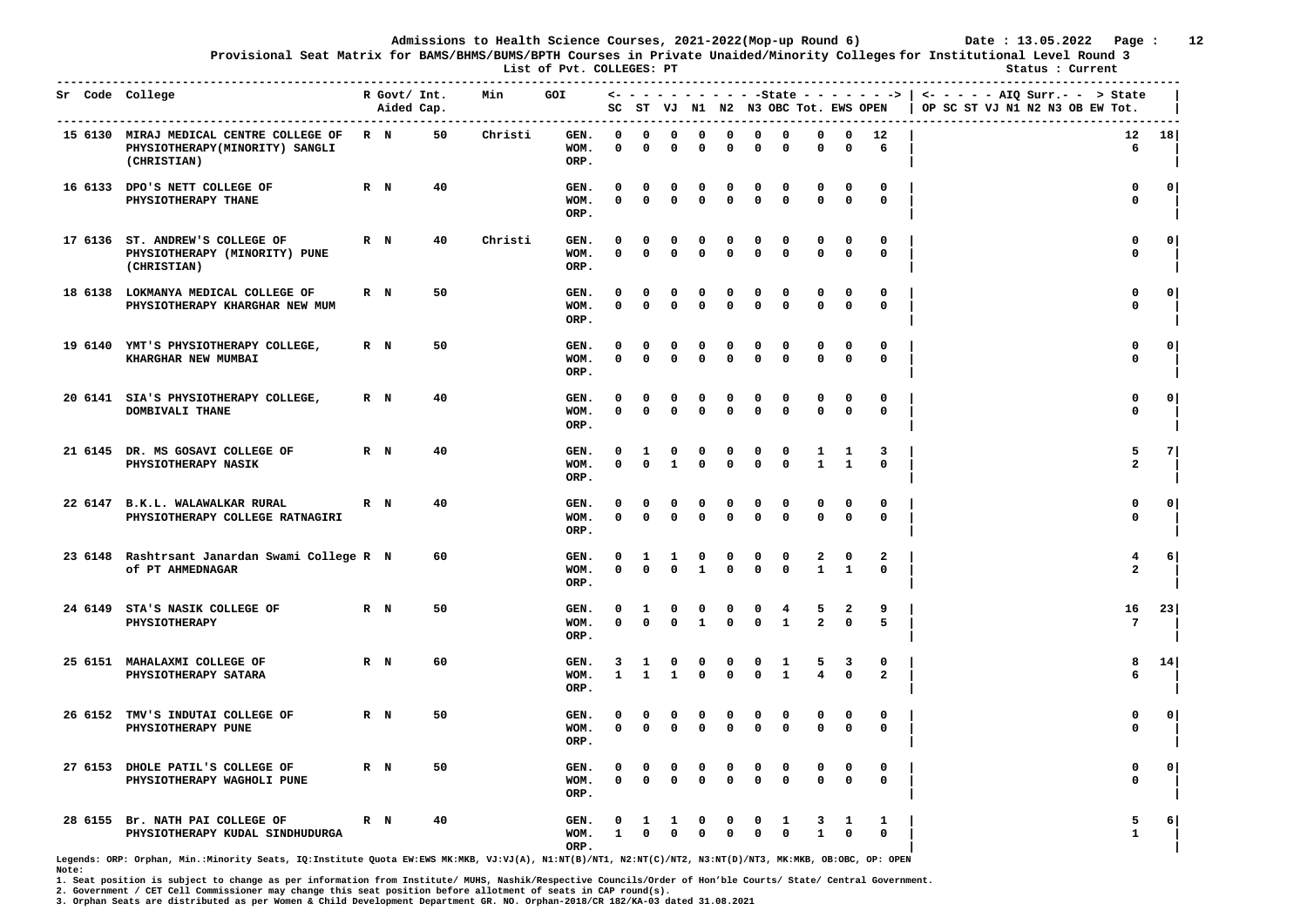**Provisional Seat Matrix for BAMS/BHMS/BUMS/BPTH Courses in Private Unaided/Minority Colleges for Institutional Level Round 3**

**List of Pvt. COLLEGES: PT** Status : Current **Status** : Current **Status** : Current

|         | Sr Code College                                                                 | R Govt/ Int.<br>Aided Cap. | ------- | Min           | <b>GOI</b>           |                            |                   |                          |                      |                   |                            | SC ST VJ N1 N2 N3 OBC Tot. EWS OPEN |                              |                     |                              | <- - - - - - - - - - - State - - - - - - >   <- - - - - AIQ Surr.- - > State<br>OP SC ST VJ N1 N2 N3 OB EW Tot. |                |
|---------|---------------------------------------------------------------------------------|----------------------------|---------|---------------|----------------------|----------------------------|-------------------|--------------------------|----------------------|-------------------|----------------------------|-------------------------------------|------------------------------|---------------------|------------------------------|-----------------------------------------------------------------------------------------------------------------|----------------|
|         | 29 6157 MOTIWALA COLLEGE OF PHYSIOTHERAPY R N<br><b>NASHIK</b>                  |                            | 50      |               | GEN.<br>WOM.<br>ORP. | $\Omega$<br>0              | $\Omega$<br>0     | $\Omega$<br>0            | 0<br>0               | 0<br>$\mathbf 0$  | $\mathbf 0$<br>0           | $\mathbf 0$<br>0                    | 0<br>0                       | 0<br>0              | $\Omega$<br>$\mathbf 0$      | $\mathbf 0$<br>$\mathbf 0$                                                                                      | 0 <sup>1</sup> |
|         | 30 6158 SAI CARE COLLEGE OF PHYSIOTHERAPY R N<br><b>NASHIK</b>                  |                            | 50      |               | GEN.<br>WOM.<br>ORP. | 0<br>$\Omega$              | 0<br>$\mathbf 0$  | 1<br>$\mathbf 0$         | 1<br>$\Omega$        | 0<br>$\mathbf{1}$ | 0<br>$\Omega$              | 1<br>$\mathbf 0$                    | 3<br>$\mathbf{1}$            | 3<br>$\mathbf{1}$   | 3<br>$\overline{a}$          | 9<br>$\overline{\mathbf{4}}$                                                                                    | 13             |
| 31 6159 | KD GAVIT COLLEGE OF PHYSIOTHERAPY R N<br><b>NANDURBAR</b>                       |                            | 30      |               | GEN.<br>WOM.<br>ORP. | 0<br>$\mathbf 0$           | 0<br>0            | 0<br>$\mathbf{0}$        | 0<br>$\Omega$        | 0<br>$\mathbf{1}$ | 1<br>$\mathbf 0$           | 0<br>$\mathbf{1}$                   | 1<br>$\overline{\mathbf{2}}$ | 0<br>$\mathbf{1}$   | 5<br>$\overline{a}$          | 6<br>5                                                                                                          | 11             |
| 32 6160 | ROYAL COLLEGE OF PHYSIOTHERAPY<br>MALEGAON NASIK (MUSLIM)                       | R N                        | 50      | <b>MUSLIM</b> | GEN.<br>WOM.<br>ORP. | $\Omega$<br>$\mathbf{0}$   | 0<br>0            | $\Omega$<br>$\mathbf{0}$ | 0<br>$\mathbf 0$     | 0<br>$\mathbf{0}$ | 0<br>$\Omega$              | 0<br>$\Omega$                       | 0<br>$\Omega$                | 0<br>$\mathbf{0}$   | 0<br>$\mathbf 0$             | 0<br>$\mathbf{0}$                                                                                               | 0              |
|         | 33 6162 TANMAI COLLEGE OF PHYSIOTHERAPY<br><b>SATANA NASHIK</b>                 | R N                        | 50      |               | GEN.<br>WOM.<br>ORP. | 2<br>$\mathbf{1}$          | 1<br>0            | n<br>$\mathbf{1}$        | 1<br>$\mathbf 0$     | 1<br>$\mathbf 0$  | $\mathbf 0$<br>$\mathbf 0$ | 3<br>$\overline{a}$                 | 8<br>$\overline{\mathbf{4}}$ | 3<br>$\mathbf{1}$   | 15<br>$\overline{7}$         | 26<br>12                                                                                                        | 38             |
| 34 6163 | DR. NAIKWADI COLLEGE OF<br>PHYSIOTHERAPY SINNER NASHIK                          | R N                        | 50      |               | GEN.<br>WOM.<br>ORP. | 0<br>$\mathbf 0$           | 0<br>$\mathbf 0$  | 1<br>$\Omega$            | 0<br>$^{\circ}$      | 0<br>$\mathbf{0}$ | 0<br>$\mathbf 0$           | 2<br>$\mathbf 0$                    | 3<br>$\mathbf 0$             | 3<br>$\mathbf 0$    | 9<br>$\overline{a}$          | 15<br>$\overline{a}$                                                                                            | 17             |
|         | 35 6169 B R HARNE COLLEGE OF<br>PHYSIOTHERAPY DOMBIVALI                         | $R$ $N$                    | 60      |               | GEN.<br>WOM.<br>ORP. | $\mathbf 0$<br>$\mathbf 0$ | 0<br>0            | 0<br>$\mathbf{0}$        | 0<br>$\Omega$        | 0<br>0            | $\mathbf 0$<br>$\Omega$    | 0<br>$\Omega$                       | 0<br>0                       | 1<br>$\overline{a}$ | 0<br>$\mathbf{1}$            | 1<br>3                                                                                                          | 4              |
|         | 36 6171 PRAMILADEVI COLLEGE OF<br>PHYSIOTHERAPY SANGLI                          | R N                        | 60      |               | GEN.<br>WOM.<br>ORP. | $\Omega$<br>$\mathbf 0$    | $\Omega$<br>0     | $\Omega$<br>0            | 0<br>0               | 0<br>0            | 0<br>0                     | 0<br>0                              | $\Omega$<br>$\mathbf 0$      | 0<br>$\mathbf 0$    | 0<br>$\mathbf{o}$            | $\mathbf{0}$<br>$\mathbf 0$                                                                                     | $\circ$        |
|         | 37 6174 LATE BHAIYASAHEB GHORPADE COLLEGE R N<br>OF PHYSIOTHERAPY KARAD, SATARA |                            | 60      |               | GEN.<br>WOM.<br>ORP. | 1<br>$\mathbf 0$           | 0<br>$\mathbf{1}$ | $\Omega$<br>$\mathbf 0$  | $\Omega$<br>$\Omega$ | 0<br>$\Omega$     | 0<br>0                     | 3<br>$\Omega$                       | 4<br>$\mathbf{1}$            | 2<br>$\mathbf 0$    | 1<br>$\overline{\mathbf{3}}$ | 7<br>4                                                                                                          | 11             |
|         | 38 6176 SHREE SIDDHESHWAR COLLEGE OF<br>PHYSIOTHERAPY SOLAPUR                   | R N                        | 60      |               | GEN.<br>WOM.<br>ORP. | 0<br>$\mathbf{1}$          | 1<br>$\mathbf{1}$ | 0<br>0                   | 0<br>$\Omega$        | 0<br>$\Omega$     | 0<br>0                     | 0<br>$\Omega$                       | 1<br>$\overline{a}$          | 0<br>$\mathbf 0$    | 8<br>$\overline{\mathbf{3}}$ | 9<br>5                                                                                                          | 14             |
| 39 6177 | SURYADATTA INSTITUTE OF HEALTH<br><b>SCIENCE PUNE</b>                           | R N                        | 60      |               | GEN.<br>WOM.<br>ORP. | $\Omega$<br>$\Omega$       | 0<br>0            | 0<br>$\mathbf{0}$        | $\Omega$<br>$\Omega$ | 0<br>$\Omega$     | $\Omega$<br>$\Omega$       | 0<br>$\Omega$                       | 0<br>0                       | 0<br>$\mathbf 0$    | $\mathbf 0$<br>$\mathbf 0$   | $\mathbf 0$<br>$\mathbf 0$                                                                                      | 0              |
|         | 40 6178 SIR J P COLLEGE OF PHYSIOTHERAPY R N<br>KELVE RD PALGHAR                |                            | 60      |               | GEN.<br>WOM.<br>ORP. | 2<br>$\mathbf{1}$          | 0<br>$\mathbf{1}$ | 1<br>$\mathbf{0}$        | 0<br>$\Omega$        | 0<br>$\mathbf{0}$ | 1<br>$\Omega$              | 3<br>$\mathbf{1}$                   | 7<br>3                       | 3<br>$\overline{a}$ | 2<br>$\overline{a}$          | 12<br>7                                                                                                         | 19             |
|         | 41 6183 DR N Y TASGAONKAR COLLEGE OF<br>PHYSIOTHERAPY KARJAT RAIGAD             | $R$ $N$                    | 60      |               | GEN.<br>WOM.<br>ORP. | 2<br>$\mathbf 0$           | 1<br>$\mathbf{1}$ | 1<br>$\mathbf 0$         | 0<br>$\mathbf{1}$    | 1<br>$\mathbf 0$  | 0<br>$\mathbf 0$           | 3<br>$\mathbf{1}$                   | 8<br>3                       | 2<br>$\overline{a}$ | 19<br>5                      | 29<br>10                                                                                                        | 39             |
|         | 42 6184 VEDANTA INSTITUTE OF<br>PHYSIOTHERAPY SCIENCE PALGHAR                   | R N                        | 50      |               | GEN.<br>WOM.<br>ORP. | $\mathbf{1}$               | $\mathbf{1}$      | $\Omega$                 | $^{\circ}$           | 1<br>$\mathbf 0$  | 0<br>0                     | 3<br>$\overline{a}$                 | 9<br>4                       | 3<br>1              | 17<br>8                      | 29<br>13                                                                                                        | 42             |

**Legends: ORP: Orphan, Min.:Minority Seats, IQ:Institute Quota EW:EWS MK:MKB, VJ:VJ(A), N1:NT(B)/NT1, N2:NT(C)/NT2, N3:NT(D)/NT3, MK:MKB, OB:OBC, OP: OPEN Note:** 

**1. Seat position is subject to change as per information from Institute/ MUHS, Nashik/Respective Councils/Order of Hon'ble Courts/ State/ Central Government.** 

**2. Government / CET Cell Commissioner may change this seat position before allotment of seats in CAP round(s).**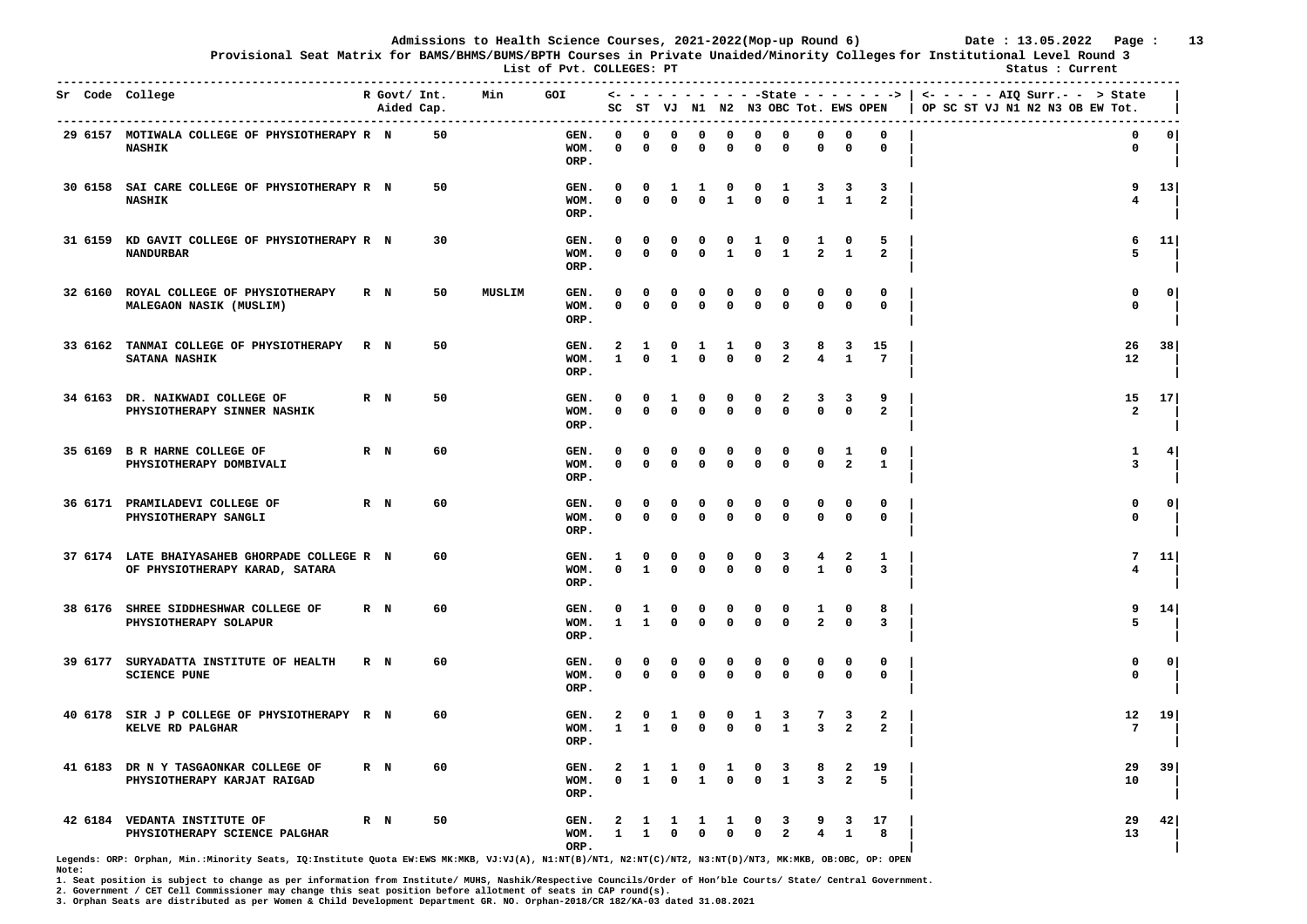**Provisional Seat Matrix for BAMS/BHMS/BUMS/BPTH Courses in Private Unaided/Minority Colleges for Institutional Level Round 3**

**List of Pyt. COLLEGES: PT** Status : Current

|         | Sr Code College<br>----------------------------------                       |                | R Govt/ Int.<br>Aided Cap. | ---- | Min | GOI                  |                   |                          |                              |                             |                          |               | SC ST VJ N1 N2 N3 OBC Tot. EWS OPEN |                              |                             |                      | <- - - - - - - - - - - State - - - - - - ->   <- - - - - AIQ Surr.- - -> State<br>OP SC ST VJ N1 N2 N3 OB EW Tot. |              |
|---------|-----------------------------------------------------------------------------|----------------|----------------------------|------|-----|----------------------|-------------------|--------------------------|------------------------------|-----------------------------|--------------------------|---------------|-------------------------------------|------------------------------|-----------------------------|----------------------|-------------------------------------------------------------------------------------------------------------------|--------------|
|         | 43 6210 VSPM'S COLEEGE OF PHYSIOTHERAPY V N<br><b>NAGPUR</b>                |                |                            | 60   |     | GEN.<br>WOM.<br>ORP. | <sup>o</sup><br>0 | $\Omega$<br>0            | $\Omega$<br>0                | $\Omega$<br>0               | $\Omega$<br>0            | 0<br>0        | $\Omega$<br>0                       | $\Omega$<br>0                | 0<br>0                      | $\Omega$<br>0        | $\mathbf 0$<br>0                                                                                                  | 0            |
|         | 44 6234 KR PANDAV COLEEGE OF<br>PHYSIOTHERAPY BHANDARA                      | $V$ N          |                            | 30   |     | GEN.<br>WOM.<br>ORP. | O<br>$\Omega$     | 0<br>$\Omega$            | 0<br>$\mathbf{0}$            | 0<br>$\Omega$               | 0<br>$\mathbf{0}$        | 0<br>0        | 0<br>$\mathbf{0}$                   | 0<br>$\Omega$                | 1<br>$\mathbf{0}$           | 0<br>$\mathbf 0$     | 1<br>$\mathbf{0}$                                                                                                 | $1 \vert$    |
|         | 45 6237 DATTA MEGHE COLLEGE OF<br>PHYSIOTHERAPY HINGANA, NAGPUR             | V N            |                            | 50   |     | GEN.<br>WOM.<br>ORP. | 0<br>$\Omega$     | 0<br>$\Omega$            | 0<br>0                       | 0<br>0                      | 0<br>$\mathbf 0$         | 0<br>0        | 0<br>$\Omega$                       | 0<br>$\mathbf 0$             | 0<br>0                      | 0<br>$\mathbf 0$     | 0<br>$\mathbf 0$                                                                                                  | 0            |
|         | 46 6242 NAVYUVA INST. OF MED SCI & RES<br>COLLEGE OF PHYSIOTHERAPY BHANDARA | $V$ N          |                            | 50   |     | GEN.<br>WOM.<br>ORP. | O<br>0            | 1<br>$\Omega$            | 0<br>$\mathbf{1}$            | 0<br>0                      | 1<br>$\mathbf{0}$        | 0<br>0        | 4<br>0                              | 6<br>$\mathbf{1}$            | 3<br>$\mathbf{1}$           | 12<br>5              | 21<br>7                                                                                                           | 28           |
| 47 6246 | SSS RADHIKABAI PANDAV COLLEGE OF V N<br>PHYSIOTHERAPY NAGPUR                |                |                            | 30   |     | GEN.<br>WOM.<br>ORP. | $\Omega$<br>0     | 0<br>$\mathbf 0$         | 0<br>$\mathbf 0$             | 0<br>$\mathbf 0$            | n<br>$\mathbf 0$         | 0<br>0        | $\Omega$<br>$\mathbf 0$             | $\Omega$<br>$\mathbf 0$      | 0<br>$\mathbf 0$            | 0<br>0               | 0<br>$\mathbf 0$                                                                                                  | 0            |
| 48 6254 | HEALING HANDS COLLEGE OF<br>PHYSIOTHERAPY NAGPUR                            | $V$ N          |                            | 50   |     | GEN.<br>WOM.<br>ORP. | 0<br>$\mathbf{0}$ | $\mathbf{2}$<br>$\Omega$ | $\mathbf{o}$<br>$\mathbf{1}$ | $\mathbf{o}$<br>$\mathbf 1$ | 1<br>$\mathbf{0}$        | 0<br>0        | 3<br>$\mathbf{1}$                   | 6<br>3                       | 3<br>$\mathbf{1}$           | 4<br>4               | 13<br>8                                                                                                           | 21           |
|         | 49 6256 LAXMIBAI GORULE COLLEGE OF<br>PHYSIOTHERAPY WASHIM                  | V N            |                            | 50   |     | GEN.<br>WOM.<br>ORP. | 1<br>0            | 1<br>$\mathbf{1}$        | 0<br>$\Omega$                | 0<br>$\Omega$               | 1<br>$\Omega$            | 0<br>0        | 0<br>$\mathbf 0$                    | 3<br>$\mathbf{1}$            | 1<br>$\mathbf{1}$           | 1<br>$\mathbf 0$     | 5<br>$\overline{a}$                                                                                               | <b>7</b>     |
|         | 50 6261 B MULAK PHYSIOTHERAPY COLLEGE<br><b>NAGPUR</b>                      | $V$ N          |                            | 50   |     | GEN.<br>WOM.<br>ORP. | <sup>0</sup><br>0 | 0<br>0                   | 0<br>$\mathbf 0$             | $\mathbf{o}$<br>0           | $\Omega$<br>0            | 0<br>0        | $\Omega$<br>0                       | 0<br>$\mathbf 0$             | $\mathbf{o}$<br>$\mathbf 0$ | 0<br>$\mathbf 0$     | $\mathbf 0$<br>$\mathbf 0$                                                                                        | 0            |
| 51 6280 | VASANTPRABHA COLEEGE OF<br>PHYSIOTHERAPY BULDHANA                           | V N            |                            | 50   |     | GEN.<br>WOM.<br>ORP. | 1<br>$\mathbf{1}$ | 1<br>$\mathbf{1}$        | 1<br>0                       | 0<br>$\Omega$               | 1<br>$\Omega$            | 0<br>0        | 1<br>$\mathbf 0$                    | 5<br>$\overline{\mathbf{2}}$ | 2<br>$\mathbf{1}$           | 14<br>$\overline{7}$ | 21<br>10                                                                                                          | 31           |
|         | 52 6281 CHETANA PHYSIOTHERAPY COLLEGE<br><b>WARDHA</b>                      | V N            |                            | 50   |     | GEN.<br>WOM.<br>ORP. | 1<br>$\mathbf{1}$ | 1<br>$\mathbf{0}$        | 0<br>1                       | 0<br>$\mathbf{1}$           | 0<br>$\Omega$            | 0<br>0        | 2<br>$\mathbf{1}$                   | 4<br>4                       | 3<br>$\mathbf{1}$           | 12<br>5              | 19<br>10                                                                                                          | 29           |
|         | 53 6325 MIMS & R COLLEGE OF PT LATUR                                        | M <sub>N</sub> |                            | 40   |     | GEN.<br>WOM.<br>ORP. | $\Omega$<br>0     | 0<br>$\mathbf 0$         | 0<br>$\Omega$                | 0<br>0                      | 0<br>$\Omega$            | $\Omega$<br>0 | 0<br>$\Omega$                       | 0<br>$\mathbf 0$             | 0<br>0                      | $\mathbf 0$<br>0     | $\mathbf 0$<br>0                                                                                                  | $\circ$      |
|         | 54 6331 MGM INSTITUTE OF PHYSIOTHERAPY<br><b>AURANGABAD</b>                 | M N            |                            | 60   |     | GEN.<br>WOM.<br>ORP. | 0<br>0            | 0<br>$\mathbf{0}$        | 0<br>$\mathbf{0}$            | 0<br>0                      | 0<br>$\Omega$            | 0<br>0        | 0<br>0                              | 0<br>$\mathbf{0}$            | 0<br>$\mathbf 0$            | 0<br>$\mathbf 0$     | 0<br>$\mathbf 0$                                                                                                  | $\mathbf{o}$ |
|         | 55 6332 NANDED PHYSIOTHERAPY COLLEGE &<br><b>RESEARCH</b>                   | M <sub>N</sub> |                            | 40   |     | GEN.<br>WOM.<br>ORP. | 2<br>$\mathbf{0}$ | 0<br>$\mathbf{1}$        | 1<br>$\mathbf 0$             | 0<br>$\mathbf 0$            | $\Omega$<br>$\mathbf{0}$ | 0<br>0        | 0<br>$\mathbf 0$                    | 3<br>$\mathbf{1}$            | $\mathbf{1}$<br>$\mathbf 0$ | 3<br>$\mathbf{1}$    | 7<br>$\mathbf{2}$                                                                                                 | 9            |
|         | 56 6343 APARAMPAR SWAMI PHYSIOTHERAPY<br><b>COLLEGE NANDED</b>              | M N            |                            | 50   |     | GEN.<br>WOM.<br>ORP. | $^{\circ}$        | $\Omega$                 | 0<br>1                       | c<br>0                      | 0                        | 0<br>0        | 0<br>1                              | 1<br>$\overline{a}$          | 0<br>0                      | 10<br>$\mathbf 0$    | 11<br>$\overline{a}$                                                                                              | 13           |

**Legends: ORP: Orphan, Min.:Minority Seats, IQ:Institute Quota EW:EWS MK:MKB, VJ:VJ(A), N1:NT(B)/NT1, N2:NT(C)/NT2, N3:NT(D)/NT3, MK:MKB, OB:OBC, OP: OPEN Note:** 

**1. Seat position is subject to change as per information from Institute/ MUHS, Nashik/Respective Councils/Order of Hon'ble Courts/ State/ Central Government.** 

**2. Government / CET Cell Commissioner may change this seat position before allotment of seats in CAP round(s).**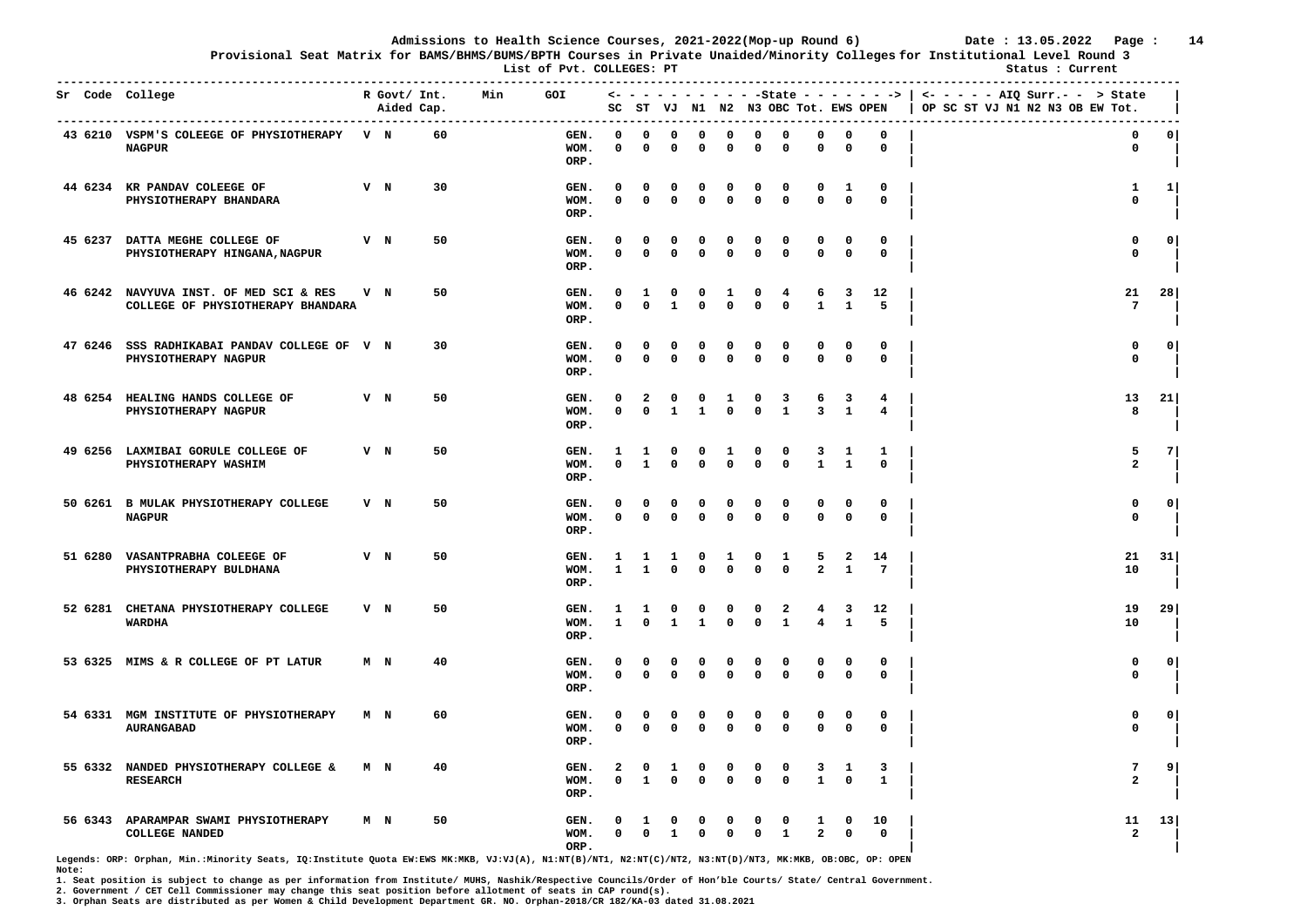**Provisional Seat Matrix for BAMS/BHMS/BUMS/BPTH Courses in Private Unaided/Minority Colleges for Institutional Level Round 3**

**List of Pvt. COLLEGES: PT** Status : Current **Status** : Current

| Sr Code College |                                                                    |                | R Govt/ Int.<br>Aided Cap. |    | Min | <b>GOI</b>           | SC                |                      |                   |               |                   |                   | ST VJ N1 N2 N3 OBC Tot. EWS OPEN        |                     |                          | <- - - - - - - - - - -State - - - - - - -> | $\leftarrow$ - - - - AIQ Surr.- - > State<br>OP SC ST VJ N1 N2 N3 OB EW Tot. |                 |
|-----------------|--------------------------------------------------------------------|----------------|----------------------------|----|-----|----------------------|-------------------|----------------------|-------------------|---------------|-------------------|-------------------|-----------------------------------------|---------------------|--------------------------|--------------------------------------------|------------------------------------------------------------------------------|-----------------|
|                 | 57 6344 SVSS LATUR COLLEGE OF<br>PHYSIOTHERAPY HASEGAON LATUR      | M N            |                            | 40 |     | GEN.<br>WOM.<br>ORP. | 0<br>0            | 1<br>$\mathbf 0$     | 0<br>0            | -1<br>0       | 0<br>$\Omega$     | 0<br>0            | 2<br>$\mathbf{1}$                       | 4<br>$\mathbf{1}$   | 0<br>$\mathbf 0$         | 0<br>$\mathbf{1}$                          | 4<br>$\overline{a}$                                                          | 6               |
|                 | 58 6350 STA'S AURANGABAD COLLEGE OF<br>PHYSIOTHERAPY               | M N            |                            | 60 |     | GEN.<br>WOM.<br>ORP. | -1<br>0           | 1<br>$\Omega$        | 0<br>0            | 0<br>1        | $\Omega$          | 0<br>0            | 1<br>0                                  | 3<br>$\mathbf{1}$   | 0<br>0                   | 12<br>4                                    | 15<br>5                                                                      | 20              |
|                 | 59 6364 DHANESHWARI COLLEGE OF<br>PHYSIOTHERAPY GEVRAI AURANGABAD  | M N            |                            | 50 |     | GEN.<br>WOM.<br>ORP. | $\mathbf{0}$<br>0 | 0<br>$\Omega$        | 0<br>0            | 0<br>0        | 0<br>$\Omega$     | 0<br>0            | 0<br>0                                  | 0<br>$\Omega$       | 0<br>0                   | 0<br>$\mathbf{0}$                          | 0<br>0                                                                       | 0               |
|                 | 60 6365 OJAS COLLEGE OF PHYSIOTHERAPY<br><b>JALNA</b>              | M N            |                            | 60 |     | GEN.<br>WOM.<br>ORP. | <sup>0</sup><br>n | 1<br>$\Omega$        | 0<br>O            | o<br>O        | 1<br>$\Omega$     | 0<br>0            | 1<br>0                                  | 3<br>$\Omega$       | 1<br>$\mathbf{2}$        | 4<br>$\mathbf{1}$                          | 8<br>3                                                                       | 11              |
|                 | 61 6366 ADITYA COLLEGE OF PHYSIOTHERAPY M N<br><b>BEED</b>         |                |                            | 60 |     | GEN.<br>WOM.<br>ORP. | 3<br>$\mathbf{1}$ | 2<br>$\Omega$        | 0<br>$\mathbf{1}$ | 1<br>0        | 0<br>$\mathbf{1}$ | 0<br>0            | 4<br>$\overline{a}$                     | 10<br>5             | 3<br>$\overline{a}$      | 18<br>6                                    | 31<br>13                                                                     | 44              |
|                 | 62 6367 DR. SMITA GHOGARE PHYSIOTHERAPY M N<br>INSTITUTE OSMANABAD |                |                            | 40 |     | GEN.<br>WOM.<br>ORP. | 2<br>1            | 1<br>$\Omega$        | $\mathbf{1}$<br>0 | 0<br>0        | 0<br>0            | 0<br>0            | 1<br>$\mathbf{1}$                       | 5<br>$\overline{a}$ | 1<br>$\mathbf{1}$        | 9<br>6                                     | 15<br>9                                                                      | 24              |
|                 | 63 6368 INDIRA COLLEGE OF PHYSIOTHERAPY M N<br><b>NANDED</b>       |                |                            | 50 |     | GEN.<br>WOM.<br>ORP. | 0<br>0            | 1<br>$\mathbf{1}$    | 0<br>$\Omega$     | 0<br>0        | 1<br>$\Omega$     | 0<br>$\Omega$     | $\overline{\mathbf{2}}$<br>$\mathbf{1}$ | 4<br>$\overline{a}$ | 1<br>$\Omega$            | 6<br>$\overline{a}$                        | 11<br>$\overline{4}$                                                         | 15 <sub>1</sub> |
|                 | 64 6370 HORIZON COLLEGE OF PHYSIOTHERAPY M N<br><b>NANDED</b>      |                |                            | 50 |     | GEN.<br>WOM.<br>ORP. | 0<br>$\mathbf{1}$ | 1<br>$\mathbf{0}$    | 0<br>$\mathbf{0}$ | 0<br>0        | n<br>$\Omega$     | 0<br>$\Omega$     | 0<br>$\Omega$                           | 1<br>$\mathbf{1}$   | 1<br>$\Omega$            | 5<br>$\mathbf{0}$                          | 7<br>$\mathbf{1}$                                                            | 8               |
|                 | 65 6372 ANAND COLLEGE OF PHYSIOTHERAPY<br><b>AURANGABAD</b>        | M N            |                            | 40 |     | GEN.<br>WOM.<br>ORP. | 1<br>$\mathbf{1}$ | $\Omega$<br>$\Omega$ | 1<br>$\Omega$     | 0<br>$\Omega$ | 0<br>$\mathbf{1}$ | 0<br>0            | 0<br>$\Omega$                           | 2<br>$\overline{a}$ | 2<br>$\mathbf{1}$        | 1<br>$\Omega$                              | 5<br>3                                                                       | 8               |
|                 | 66 6373 JIJAMATA COLLEGE OF PHYSIOTHERAPY M N<br><b>BEED</b>       |                |                            | 40 |     | GEN.<br>WOM.<br>ORP. | 2<br>$\mathbf{1}$ | 1<br>$\Omega$        | <sup>0</sup><br>0 | 0<br>$\Omega$ | 0<br>$\Omega$     | 0<br>0            | 3<br>$\mathbf{1}$                       | 6<br>$\overline{a}$ | $\mathbf{o}$<br>$\Omega$ | 10<br>$^{\circ}$                           | 16<br>$\overline{\mathbf{2}}$                                                | 18              |
|                 | 67 6375 GURUKRUPA COLLEGE OF<br>PHYSIOTHERAPY BEED                 | M <sub>N</sub> |                            | 60 |     | GEN.<br>WOM.<br>ORP. | $\mathbf{1}$      | -1<br>$\mathbf{1}$   | O<br>$\Omega$     | O<br>$\Omega$ | n<br>$\Omega$     | 1<br>$\Omega$     | 3<br>$\mathbf{1}$                       | 6<br>3              | 3<br>$\overline{a}$      | 9<br>$\overline{3}$                        | 18<br>8                                                                      | 26              |
|                 | 68 6379 VAIDYANATH INSTITUTE OF<br>PHYSIOTHERAPY BEED              | M N            |                            | 50 |     | GEN.<br>WOM.<br>ORP. | $\mathbf{1}$      | $\mathbf{1}$         | $\mathbf{0}$      | 0             | $\Omega$          | 0<br>$\mathbf{0}$ | 3<br>$\mathbf{0}$                       | $\overline{a}$      | 3<br>$\mathbf{1}$        | 17<br>$\overline{3}$                       | 27<br>6                                                                      | 33              |

**Legends: ORP: Orphan, Min.:Minority Seats, IQ:Institute Quota EW:EWS MK:MKB, VJ:VJ(A), N1:NT(B)/NT1, N2:NT(C)/NT2, N3:NT(D)/NT3, MK:MKB, OB:OBC, OP: OPEN Note:** 

**1. Seat position is subject to change as per information from Institute/ MUHS, Nashik/Respective Councils/Order of Hon'ble Courts/ State/ Central Government.** 

**2. Government / CET Cell Commissioner may change this seat position before allotment of seats in CAP round(s).**